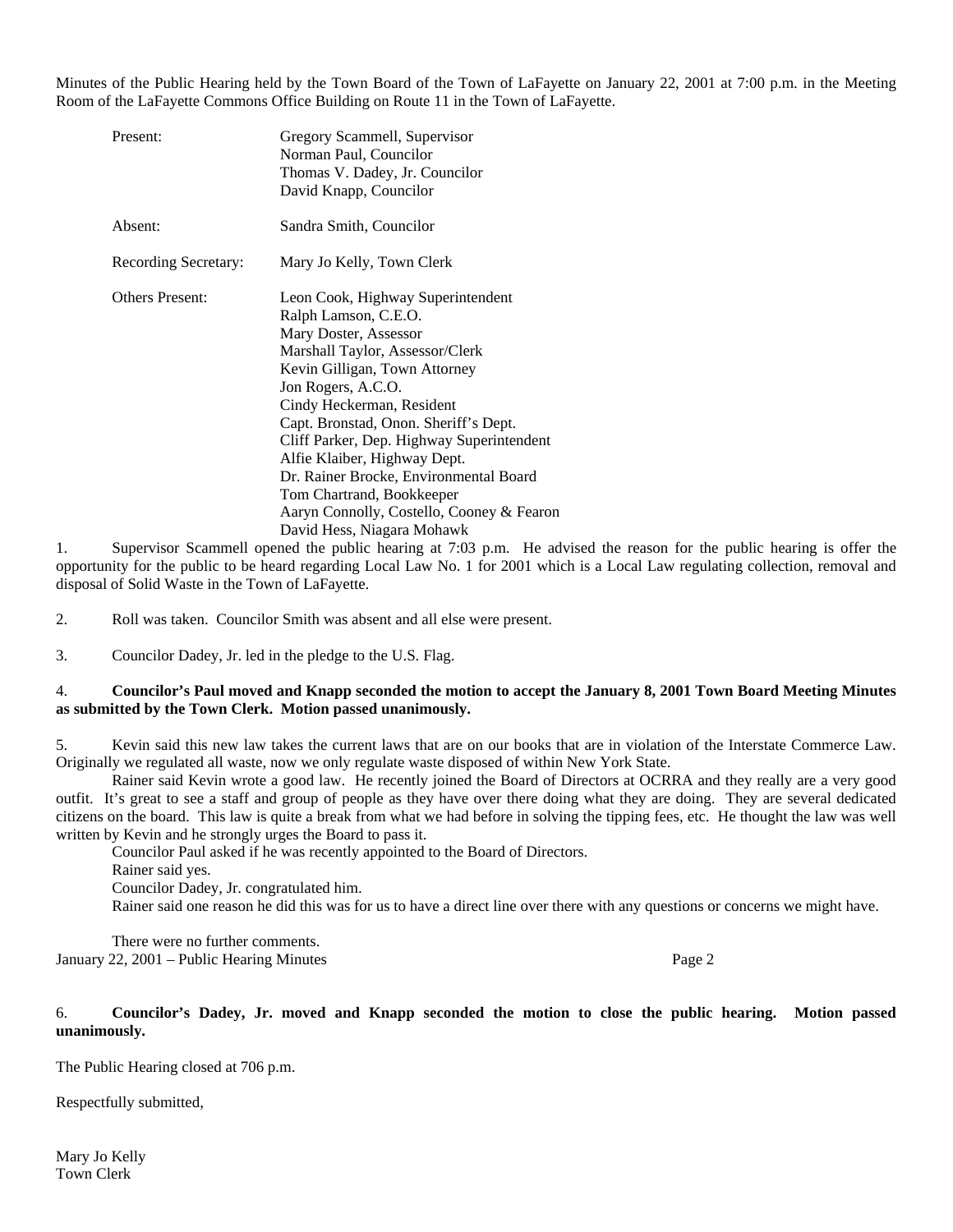Minutes of the Regular Town Board Meeting held by the Town Board of the Town of LaFayette on January 22, 2001 at 7:00 p.m. in the Meeting Room of the LaFayette Commons Office Building on Route 11 in the Town of LaFayette.

| Present:               | Gregory Scammell, Supervisor<br>Norman Paul, Councilor<br>Thomas V. Dadey, Jr. Councilor<br>David Knapp, Councilor                                                                                                                                                                                                                                                                                                                                                                |
|------------------------|-----------------------------------------------------------------------------------------------------------------------------------------------------------------------------------------------------------------------------------------------------------------------------------------------------------------------------------------------------------------------------------------------------------------------------------------------------------------------------------|
| Absent:                | Sandra Smith, Councilor                                                                                                                                                                                                                                                                                                                                                                                                                                                           |
| Recording Secretary:   | Mary Jo Kelly, Town Clerk                                                                                                                                                                                                                                                                                                                                                                                                                                                         |
| <b>Others Present:</b> | Leon Cook, Highway Superintendent<br>Ralph Lamson, C.E.O.<br>Mary Doster, Assessor<br>Marshall Taylor, Assessor/Clerk<br>Kevin Gilligan, Town Attorney<br>Jon Rogers, A.C.O.<br>Cindy Heckerman, Resident<br>Capt. Bronstad, Onon. Sheriff's Dept.<br>Cliff Parker, Dep. Highway Superintendent<br>Alfie Klaiber, Highway Dept.<br>Dr. Rainer Brocke, Environmental Board<br>Tom Chartrand, Bookkeeper<br>Aaryn Connolly, Costello, Cooney & Fearon<br>David Hess, Niagara Mohawk |

- 1. Meeting called to order by Supervisor Scammell at 7:07 p.m.
- 2. Roll taken at public hearing.
- 3. Pledge to the U.S. Flag done at public hearing.
- 4. January 8, 2001 Meeting Minutes accepted at public hearing.

### 5. **COMMUNICATIONS:**

A. Residents.

No one came forward.

B. Onondaga County Board of Elections: Voting Machines.

 "As the Board of Elections for Onondaga County, we have the primary responsibility for the conduct of fair elections for the nineteen towns and the City of Syracuse, as well as the county, state and federal offices. Long before the 2000 Presidential election and its Florida ballot counting, we determined that our current mechanical voting machines, which have served us for generations, needed to be replaced. Replacement by rehabbed units and extensive repairs and maintenance no longer meet the needs of our election process.

 It is our recommendation that the nineteen towns and the City of Syracuse located in Onondaga County purchase the V-2000 and its demonstration model for use as soon as possible. County Executive Nick Pirro has offered to work with the County Legislature to have the county facilitate these purchases by bonding over five years." January 22, 2001 – Town Board Meeting Minutes Page 2

 Councilor Knapp asked Supervisor Scammell if he was going to attend the meeting in February for the supervisor's regarding this matter.

 Supervisor Scammell wasn't aware of any meeting. Mary Jo will try to get information on the meeting for him.

C. NYS Board of Elections: Amended Certificate to Voting Equipment.

"…I respectfully recommend that the V-2000 be certified, as amended."

D. Wall Street Journal (1/11/01): Electronic Voting Systems.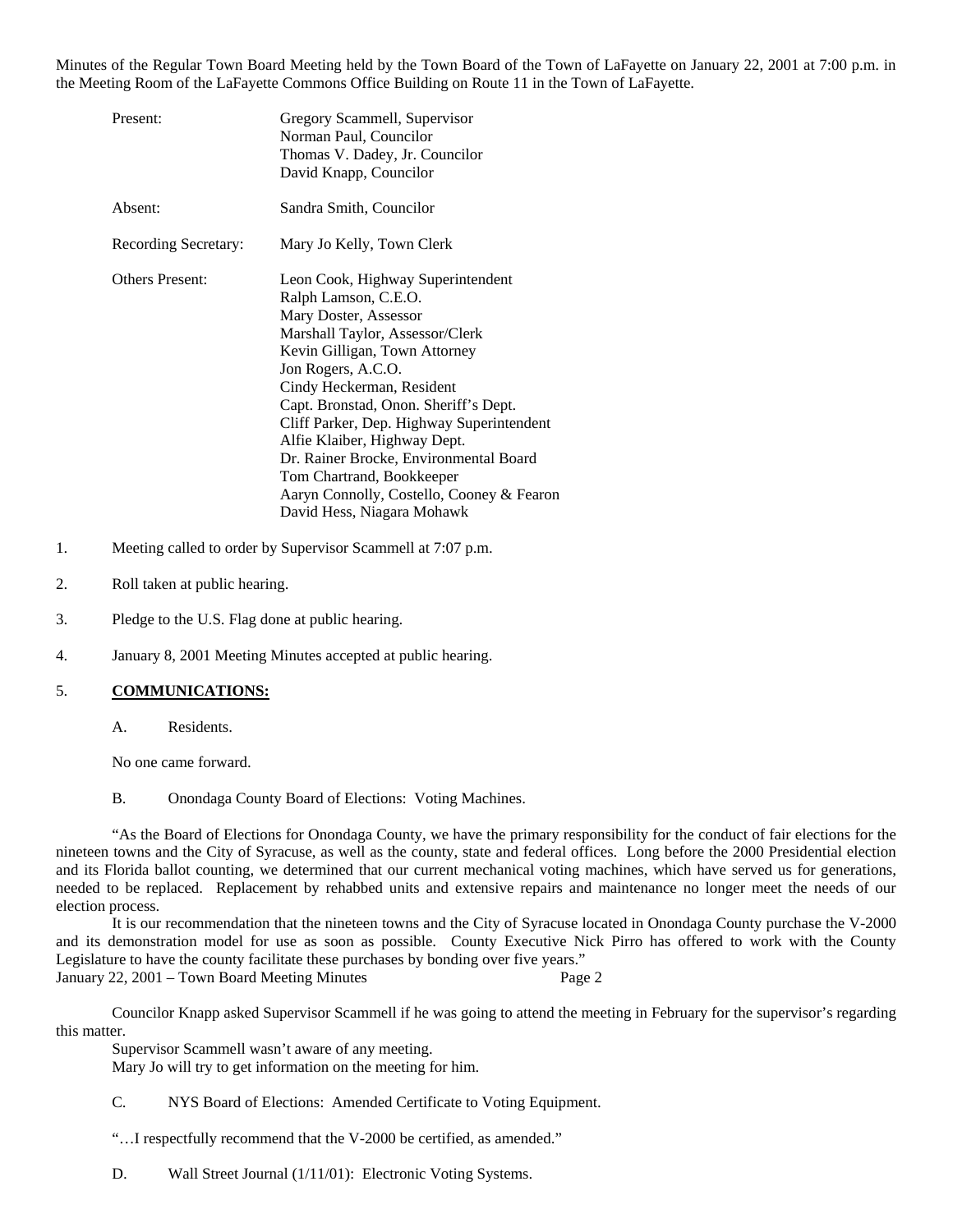"…Unisys Corp. plans to announce today that it will be teaming up with Dell Computer Corp and Microsoft Corp. to sell a soup-to-nuts menu of election systems and hardware…At the heart of the system will be computers to be supplied by Dell, on which voters will either use a keyboard or a touchscreen to record their choices…In December, Democratic Sen. Charles Schumer of New York and Republican Sam Brownback of Kansas proposed legislation to make \$250 million in federal matching funds available to each state to help upgraded voting machine systems…"

Supervisor Scammell said he included this to show there are a lot of things going on locally.

E. State Comptroller H. Carl McCall: Pre-Retirement Seminars.

 "…Retirement System are pleased to announce the Spring/Summer 2001 series of one day financial planning seminars for its Tier 3 and 4 members who are under the age of 50…"

F. Onondaga County Health Department: LaFayette Commons Lab Analysis.

 "The enclosed laboratory report #0010911-001 indicates that the water supply for the above mentioned facility was of a satisfactory, sanitary quality at the time of sampling on December 4, 2000..."

G. Other.

There were no other communications received.

# 6. **REPORTS:**

A. Departmental  $(4<sup>th</sup> Monday)$ .

1) Animal Control - Jon Rogers, A.C.O.

 Jon said he picked up 6 dogs and one cat. He hasn't had many complaints other than the letter he received. Supervisor Scammell said he sent this letter on to Jon to review before putting it on the agenda. Jon said this gentleman has never called him but Jon will contact him now and take care of the complaint. Jon submitted a written report.

2) Code Enforcement – Ralph Lamson, C.E.O.

A written annual report was submitted.

January 22, 2001 – Town Board Meeting Minutes Page 3

3) Highway – Leon Cook, Highway Superintendent

 Leon said this has been a little bit more winter than last winter. They have had quite a bit of plowing and sanding to do. Even though they are using a lot of the salt and sand, he thinks what they have for the winter will carry us through. On the overtime, for November and December they had 231 hours of overtime. In January there were 351 hours. We have spent \$3,044 in 2000 and \$4,626 in 2001 for overtime. It's running about 1/3 more than last year. In 1999 we only had 582 overtime hours for the whole winter season but that was an open winter. They had some trouble with breakdowns on the one ton truck. It's truck 4 which they will be taking off the road but they had to do something with the breaks because it wouldn't hold in park. They ended up putting in close to \$1,000 into the breaks for the truck. He didn't expect it would happen until the new truck came in. Steering and breaks are two things you don't want to fool around with on these trucks. They hope when we advertise this to put the truck up for bid we'll be able to get back what they put into fixing it.

Councilor Knapp thanked Leon for all his help down at the park getting ready for the Winter Festival this weekend.

Leon said they are welcome and he will thank the guys for them too.

Councilor Knapp said they plowed them out some and made a great King on the Mountain pile of snow for the kids to play

on.

4) Justice – Malcolm Knapp/Maureen Perrin, Town Justices.

A written report was submitted.

Supervisor Scammell said Maureen Perrin brought in \$27,664 for the month of December.

5) Library – Nancy Baker, Director Written reports were submitted.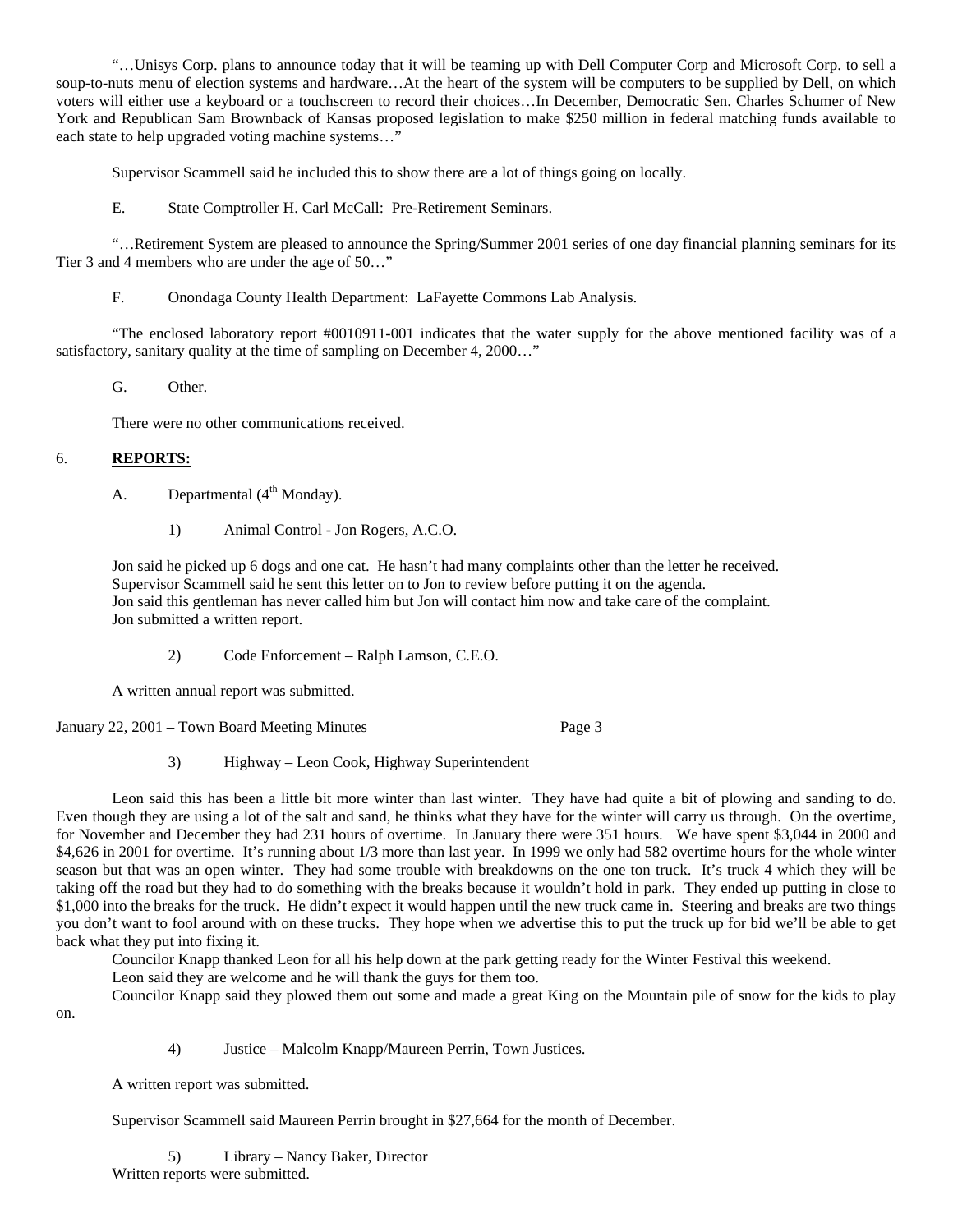Nancy introduced herself. She started on January 8, 2001. She has become acquainted with the operations of the library and had a tour of the Town of LaFayette so she can go out and about. Councilor Knapp is already aware of quite a leak they have in the library roof. Janine called Mary Jo and she contacted Councilor Knapp who came over within the hour and people were shoveling off the roof. She understands in the spring some permanent repairs will be done.

 Councilor Knapp said it's actually coming from the upper roof. We may have to do some work up there with heat tape or something for ice buildup.

6) Recreation – Regina Reinschmidt, Rec. Coord.

 Regina said a new session of adult aerobics has started. The sessions are held 3 nights a week. There are over 30 participants. Adult volleyball has started up. Only a handful are interested.  $3<sup>rd</sup>$  and  $4<sup>th</sup>$  grade basketball program has started.  $5<sup>th</sup>$  and  $6<sup>th</sup>$  grade boys and girls basketball against South Onondaga and Tully has begun. There are almost 50 skiers in the ski program this year which has started. This is a little more than last year.

7) Town Clerk – Mary Jo Kelly, Town Clerk

Monthly and Year-end reports were submitted along with the Town Clerk Cash Receipt Book for the Town Board to audit.

7) Town Supervisor - Gregory J. Scammell, Supervisor

 A written report was submitted. January 22, 2001 – Town Board Meeting Minutes Page 4

**Supervisor Scammell moved for the Town Board to go into Executive Session at this time to discuss a personnel matter and to include the town attorney Kevin Gilligan and Aaryn Connolly and Highway Superintendent Leon Cook, Deputy Highway Superintendent Cliff Parker and Highway Dept. employee Alfie Klaiber. Councilor Knapp seconded the motion. Motion passed unanimously.**

 The Town Board went into Executive Session at 7:19 p.m. and the Regular Town Board Meeting was called back to order by Supervisor Scammell at 8:20 p.m.

#### 7. **UNFINISHED BUSINESS & ACTIVE PROJECTS:**

- A. Litigation and other legal matters.
	- 1) Robinson Properties Grey Building & Coral House/Route 20E, Red Brick/Route 11S. 1/18/01 Bankruptcy Hearing.

 Supervisor Scammell asked Kevin if there was anything new to report, Kevin said no.

- 2) Local Law No. 1-2001.
	- Resolution.

 Kevin said on page 16 he changed the administrative fee for processing permits from \$50 to \$100. He said in the old law he doesn't think there was an amount on insurance and he used what most other towns use for this. The last thing it does is authorize the supervisor to sign the agreement with OCRRA.

 **Councilor Dadey, Jr. moved the following which was seconded by Councilor Knapp.** 

**WHEREAS, this board enacted Local Law 2 of 1990 and Local Law 2 of 1992 entitled "A Local Law Regulating Collection, Removal and Disposal of Solid Waste in the Town of LaFayette"; and** 

**WHEREAS, the Onondaga County Resource Recovery Agency (OCRRA) and the County have requested this Board to adopt a uniform law so that waste haulers in Onondaga County will not be confronted with varying regulations as they operate in multiple municipalities and so as to comply with laws governing Interstate Commerce; and** 

**WHEREAS, this proposed law does not vary significantly in substance from that contained in Local Law 2-1990 and Local Law 2-1992; and** 

**WHEREAS, this Board wishes to cooperate with the County system for solid waste and recycling collection, removal and disposal; and** 

**WHEREAS, pursuant to the provisions of the Municipal Home Rule Law, a proposed local law entitled Local Law No. 1 of 2001, "A Local Law Regulating Collection, Removal and Disposal of Solid Waste in the Town of LaFayette", was presented and introduced at a regular meeting of the Town Board of the Town of LaFayette held on January 8, 2001; and** 

**WHEREAS, a public hearing was held on such proposed local law on this 22nd day of January, 2001 by the Town Board of the Town of LaFayette and proof of publication of notice of such public hearing, as required by law, having been submitted and filed, and all persons desiring to be heard in connection with said proposed local law having been heard, and**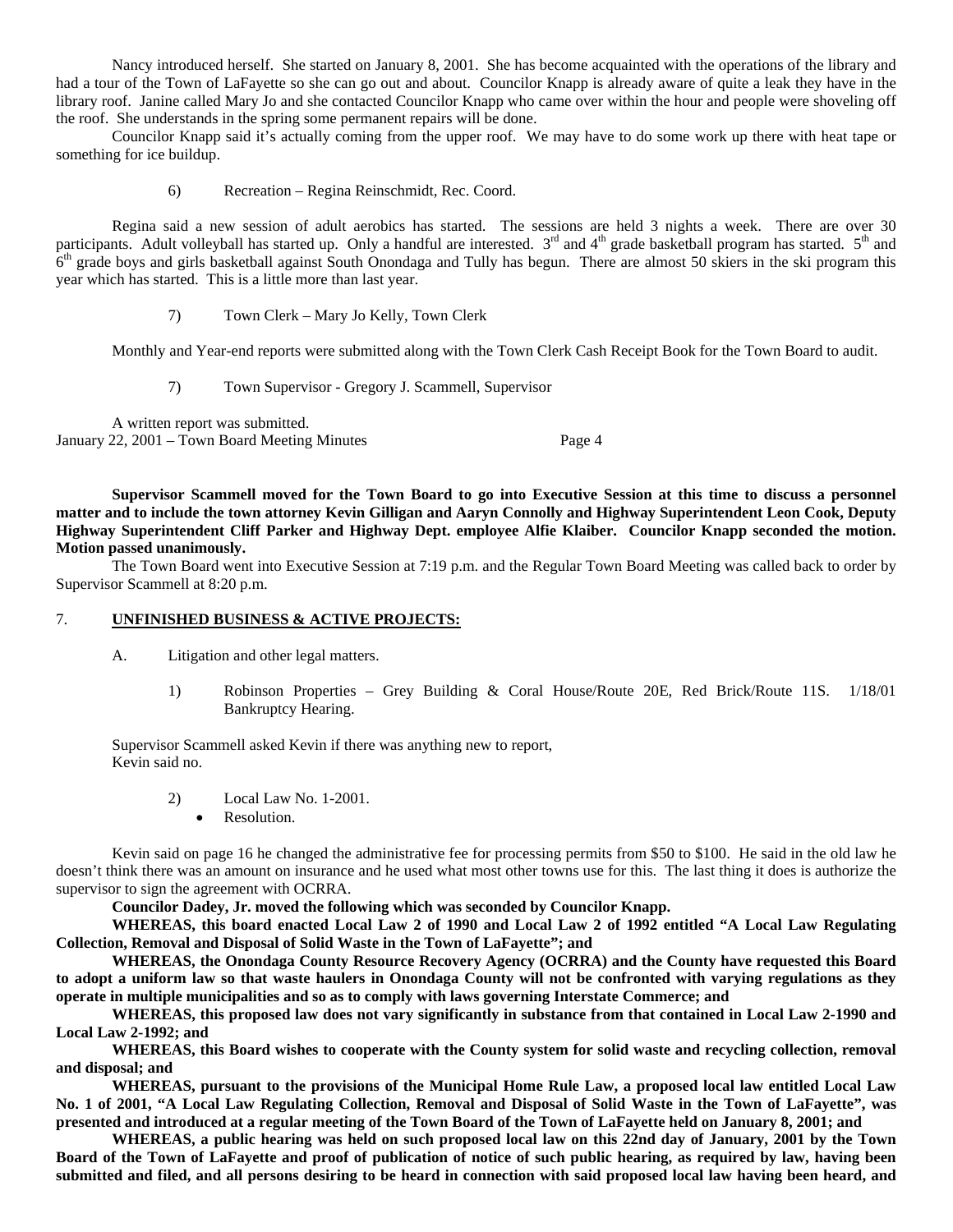**said proposed local law having been in the possession of the members of the Town Board of the Town of LaFayette in its final form in the manner required by Section 20 of the Municipal Home Rule of the State of New York; and** 

**WHEREAS, the enactment of Proposed Local Law No. 1 of 2001 was determined by the Town Board, on January 8, 2001, to have no significant effect on the environment and such determination constituted a negative declaration for purposes of environmental review.** 

# **NOW, THEREFORE, it is hereby**

**RESOLVED, that the Town Board of the Town of LaFayette, Onondaga County, New York, does hereby enact Proposed Local Law No. 1 of 2001 as Local Law No. 1 of 2001 as follows:** 

January 22, 2001 – Town Board Meeting Minutes Page 5

# **TOWN OF LAFAYETTE LOCAL LAW NO. 1 OF THE YEAR 2001.**

#### **A Local Law regulating collection, removal and disposal of Solid Waste in the Town of LaFayette.**

**BE IT ENACTED by the Town Board of the Town of LaFayette as follows:** 

#### **Section 1. Findings and Purpose**

 **The reduction of the amount of Solid Waste and conservation of recyclable materials is an important public concern because of the increasing cost of Solid Waste collection and disposal and its impact on the environment. The separation and collection of recyclable materials serves the general public's interest in our Town by reducing the amount of Solid Waste and will otherwise comply with the Onondaga County Source Separation Law (Local Law No. 12 of 1989) and other applicable provisions of law. In 1988, in the interest of public health, safety and welfare and in order to conserve energy and natural resources, the State of New York enacted a New York State Solid Waste Management Act which established the following solid waste hierarchy: waste reduction, reuse, recycling and waste to energy (See New York Environmental Conservation Law Section 27-0106) with land burial as a last resort only when reuse, recycling or waste-to-energy were unavailable. Section B-35 of the State Solid Waste Management Plan - 1997-1998 Update recommended that Onondaga County take immediate steps to develop environmentally acceptable facilities to manage the Solid Waste generated in the County. In December 1991 Onondaga County adopted a comprehensive Solid Waste Management Plan that was subsequently approved by the State Department of Environmental Conservation. The County Plan, applicable to municipalities within the County, preferred waste-to-energy as a safe and sanitary alternative to the threat to the ground water supply and other liabilities posed by the burying of such waste. Those reasons are further delineated in Section 5 of the aforementioned County Plan. Public Authorities Law Section 2045-e(7) and (8) allows the Onondaga County Resource Recovery Agency to contract with municipalities for the delivery of such waste and, in furtherance thereof, to process such Solid Waste. In compliance with both the State and County Solid Waste Management Plans, the Town of LaFayette has determined that all Solid Waste, both residential and commercial, generated in our Town and destined for disposal in the State of New York, may not be disposed of at any place other than the Approved Disposal Site designated by the Town Board in Section 2 hereof. This Local Law will also establish and refine regulations requiring the licensing of municipal haulers and governing hauler services for the collection and disposal of Solid Waste materials. This Local Law shall not (A) regulate or otherwise restrict any disposal of solid waste generated within the Town that is to be disposed of out-of-state or any handling of recyclable materials separated from the rest of the solid waste in accordance with Onondaga County's Source Separation Law or (B) regulate the price, route or service of any motor carrier with respect to the transportation of property prohibited by the Federal Aviation Administration Authorization Act of 1994, as amended (49 U.S.C.A. § 14501 et. seq.).** 

**Section 2. Definitions.** 

 **"Agency" shall mean the Onondaga County Resource Recovery Agency.** 

 **"Agency Facility" shall mean any facility operated by or designated by the Agency. Agency Facilities include the Agency Transfer Stations at Ley Creek**  January 22, 2001 – Town Board Meeting Minutes Page 6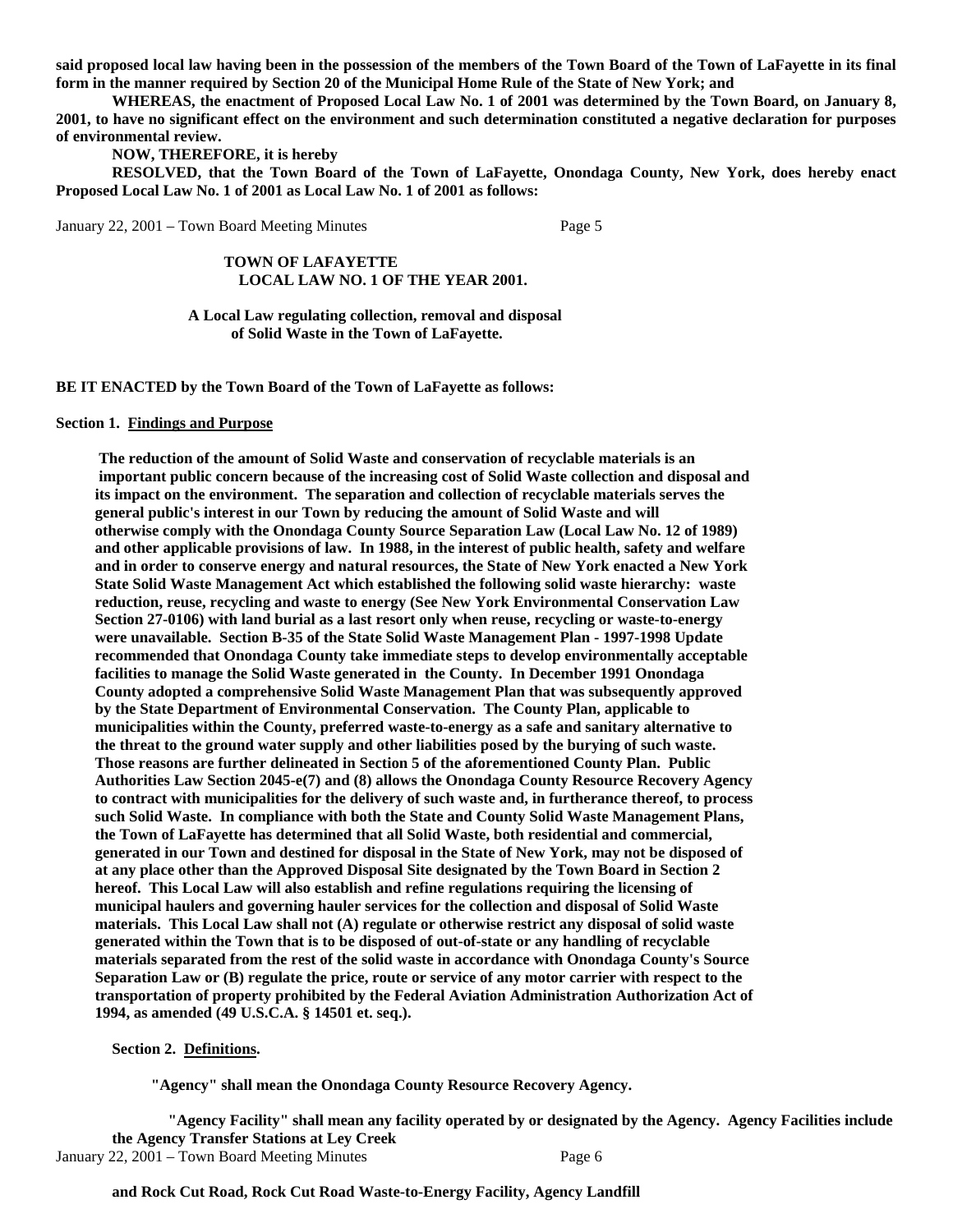**(when built), Agency Yard Waste Composting Facilities at Jamesville and Amboy, Construction and Demolition Processing Facility at Ley Creek and Agency designated Materials Recovery Facilities.** 

**"Approved Disposal Site" shall mean the Onondaga County Waste-to-Energy Facility on Rock Cut Road in the Town of Onondaga.** 

**"Construction and Demolition Debris" shall mean discarded building material, concrete, stones, earth from excavations or grading and all other refuse material resulting from the erection, repair or demolition of buildings, structures or other improvements of property.** 

**"County" shall mean the County of Onondaga.** 

**"County Designated Recyclable Materials" shall mean those Recyclables designated by the County of Onondaga and the Onondaga County Resource Recovery Agency pursuant to Local Law No. 12 of 1989, including the following:** 

**Corrugated paper: Cardboard containers, boxes and packaging, including pizza boxes, which are cleaned of contamination by food wastes or polystyrene commonly called styrofoam, and which have been flattened for transport.** 

**Glass: Empty, washed glass jars, bottles and containers of clear, green and amber (brown) that contained food and drink, caps removed. This term excludes ceramic, window glass, auto glass, mirror and kitchenware.** 

**Metal: All ferrous and non-ferrous metals, including: steel, aluminum and composite cans and containers (cleaned of food wastes) and empty aerosol cans that did not contain hazardous material. Scrap metal, wire, pipes, tubing, motors, sheet metal, etc. are recyclable but must be recycled through scrap dealers.** 

**Newspapers, magazines and catalogues: Includes common machine finished paper made chiefly from wood pulp used for printing newspapers, as well as glossy inserts, magazines and catalogues. All must be free of contaminants.** 

**Office paper: All bond paper and also computer printout, stationery, photocopy and ledger paper of any color from all waste generators. Paper should, if possible, be free of tape, adhesives, labels, rubber bands, paper clips, binders and other contaminants. This term excludes carbon paper, chemical transfer paper and tyvek or plastic coated envelopes.** 

**Plastics: All HDPE and PET type plastic bottles (#1 & #2), including empty, washed food, beverage, detergent, bleach and hair care containers with lids removed. This term excludes all photographic film, vinyl, rigid and foam plastic materials, as well as plastics numbered 3 through 7 and HDPE oil bottles, as well as #1 and #2 containers that are not bottles or** 

### January 22, 2001 – Town Board Meeting Minutes Page 7

**contained hazardous material.** 

**Kraft paper: As found in brown paper bags and package wrapping.** 

**Beverage cartons: Includes gabled topped paper cartons that contained milk and juice products.** 

**Paperboard: Paper packaging as found in cereal, cracker and tissue boxes, etc. and toilet tissue and paper towel tubes.** 

**Mixed paper: Includes discarded and bulk mail, computer paper, colored paper, greeting cards, wrapping paper and carbonless multi-part forms.**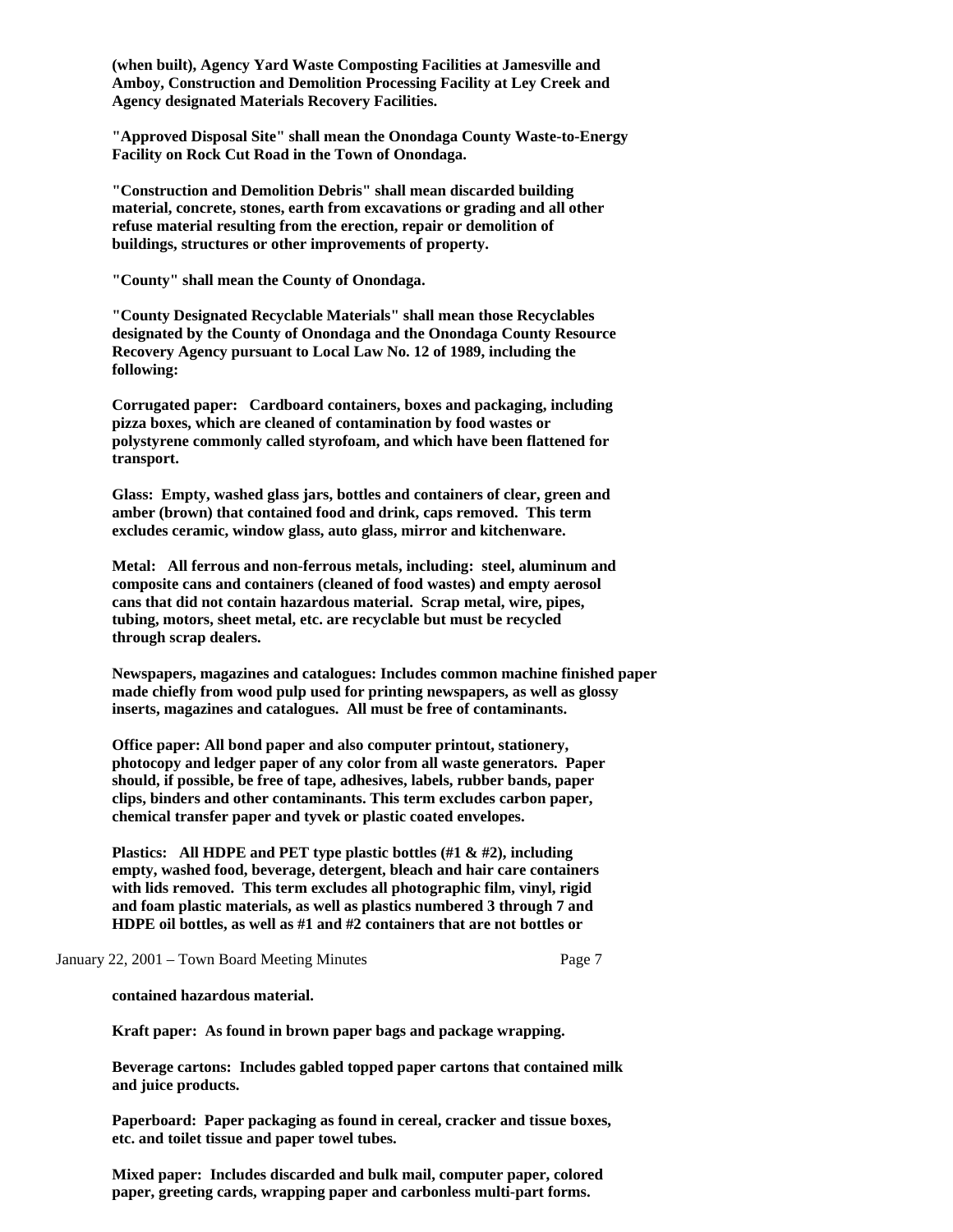**Excludes any paper coated with foil or plastic.** 

**"Curb" shall mean that street curb immediately in front of the property from which Solid Waste material and recyclables to be collected are generated or in the absence of an actual curb, that portion of the property which is immediately adjacent to the street.** 

**"Curbside Collection" shall mean the use of collection receptacles for residential, commercial, and institutional Solid Waste generators and the regular periodic pick up and transfer of the contents of such receptacles by a Hauler at the location of a Waste Generator.** 

**"Eligible Household" shall mean a household residing in a dwelling of four units or less and which is required to utilize Recycling Containers.** 

**"Hauler" Any person, company or firm who engages in the collection, transportation, disposal or delivery of Solid Waste within our Town.** 

**"Hazardous Waste" means:** 

- **(1) Any waste (excluding Household Hazardous Waste) which is defined or regulated as a Hazardous Waste, Toxic Substance, Hazardous Chemical Substance or mixture, or Asbestos (Regulated Waste) under federal, state or Local Law, or under rules, regulations, policies or guidelines issued in relation thereof, as they may be amended from time to time including, but not limited to:** 
	- **(a) The Resource Conservation and Recovery Act of 1976 (42 U.S.C. Sections 6901 et seq., as amended by the Hazardous and Solid Waste Amendments of 1984) and the regulations contained in 40 CFR Parts 260-281;**
	- (b) **The Toxic Substances Control Act (15 U.S.C. Sections 2601 et seq.) and the regulations contained in 40 CFR Parts 761-766;**
	- (c) **The State Environmental Conservation Law (Title 9 of Article 27) and the regulations contained in 6 N.Y.C.R.R. Parts 370, 371, 372, 373 (Subpart 373-3)**

January 22, 2001 – Town Board Meeting Minutes Page 8

- **(2) Radioactive materials which are source, special nuclear or by-product material as defined by the Atomic Energy Act of 1954 (42 U.S.C. Sections 2011 et seq.) and the regulations contained in 10 CFR Part 40; or**
- **(3) Any other material that by Federal, State or Local Law, or under rules, regulations, policies, guidelines or orders having the force of law in relation thereto are regulated as harmful, toxic or hazardous to health and ineligible for processing at the Agency Facility.**

 **"Large Household Furnishings" shall mean all other large and/or bulky articles actually used in the home and which equip it for living such as chairs, sofas, tables, beds or carpets.** 

 **"Major Appliances" shall mean a large and/or bulky household mechanism such as a refrigerator, washer, dryer, stove, furnace or hot water tank.** 

 **"Materials Recovery Facility" or "MRF" shall mean a private or public facility for receiving and processing Recyclables into marketable commodities.** 

 **"Medical Waste" means any Solid Waste which is generated in the diagnosis, treatment or immunization of human beings or animals, in research pertaining thereto, or in the production or**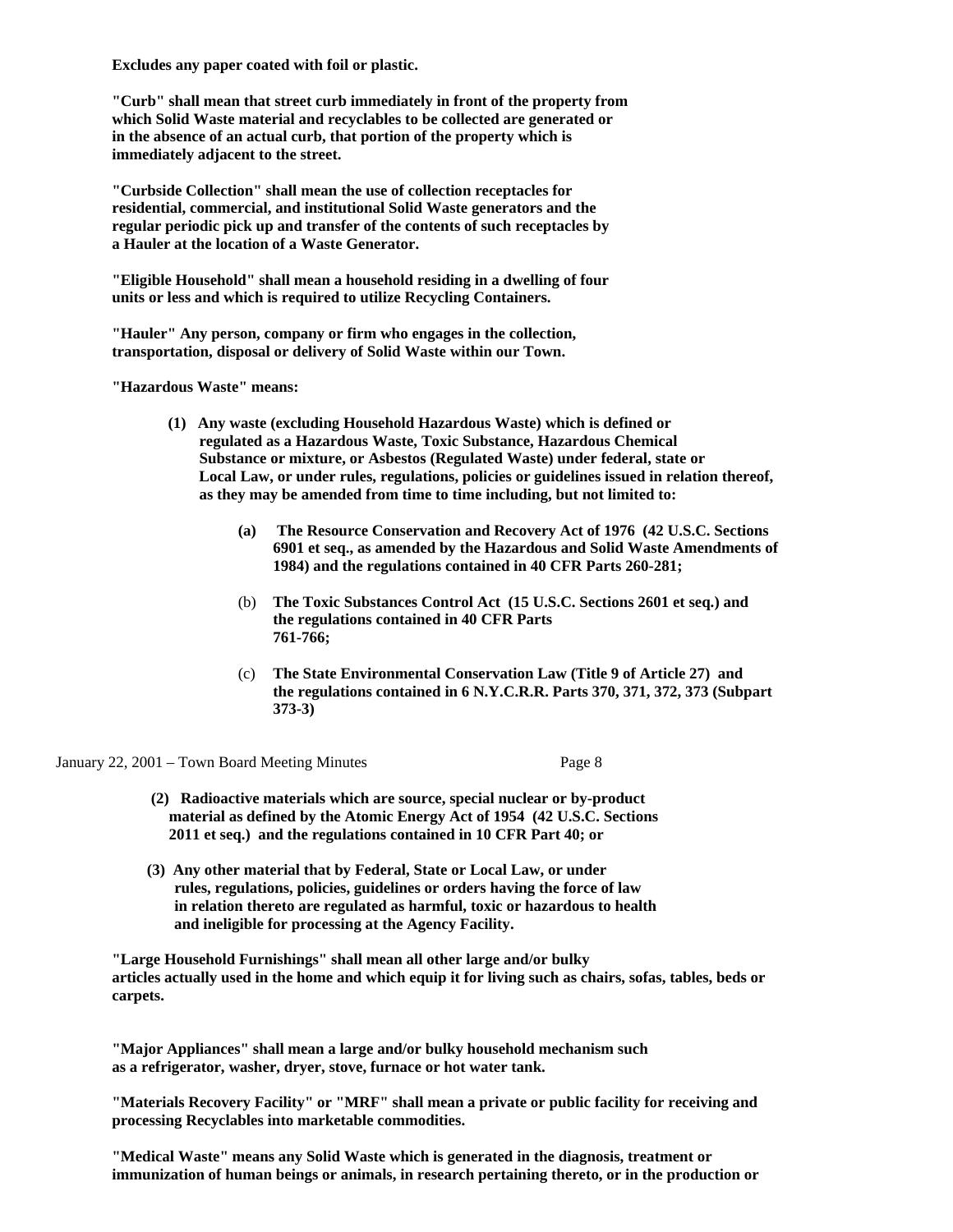**testing of biologicals.** 

 **"Municipal Hauler License" shall mean the license issued by the Town to a hauler as a prerequisite to performing Solid Waste collection services within the Town's municipal limits.** 

 **"Person" shall mean a natural person, association, partnership, firm, corporation, limited liability company, trust, estate or governmental unit and any other entity whatsoever.** 

 **"Recyclables" shall mean those recyclable materials, including County Designated Recyclable Materials, which can be practically separated from non-recyclable waste for which reuse markets can be accessed for less than the cost of disposal.** 

 **"Recycling Container" shall mean the blue bin or other container supplied by the Agency, County, the Town or their designees for the use by Eligible Households within the Town. Such containers shall be used exclusively for the storage of County Designated Recyclable Materials. Such containers shall at all times remain the property of the Agency.** 

 **"Recycling Law" shall mean the Onondaga County Source Separation Law, Local Law No. 12, adopted March 6, 1989, as subsequently amended.** 

 **"Regulated Medical Waste" means those medical wastes that have been listed in 6 NYCRR 364.9 paragraph (c)(1) and that must be managed in accordance with the requirements of that part.** 

 **"Solid Waste" all materials or substances discarded or rejected as being spent, useless, worthless or in excess to the owners at the time of such discard or rejection, including, but not limited to, garbage, refuse, residential, governmental, commercial and/or light industrial refuse but shall not include Recyclables, Yard and Garden Waste, human wastes, rendering wastes, demolition wastes, residue from incinerators or other destructive systems for processing waste (other than now existing individual building incinerators, the residue from which is presently** 

January 22, 2001 – Town Board Meeting Minutes Page 9

 **collected as part of normal refuse collection practices), junked automobiles, pathological, medical, toxic, explosive, radioactive material or other waste material which, under existing or future federal, State or Local Laws, require special handling in its collection or disposal.** 

 **"System" shall mean Onondaga County's Solid Waste Management System as operated by the Onondaga County Resource Recovery Agency and every aspect thereof, including, but not limited to, the Rock Cut Road Waste-to-Energy Facility, Agency Landfill (when built), Yard Waste Composting Facilities at Jamesville and Amboy, Construction and Demolition processing facility at Ley Creek and the Rock Cut Road and Ley Creek transfer stations.** 

 **"Town" shall mean the Town of LaFayette.** 

 **"Town Board" shall mean the Town Board of the Town of LaFayette.** 

 **"Town Clerk" shall mean the Clerk of the Town of LaFayette.** 

 **"Waste Generator" shall mean any Person which produces Solid Waste requiring off-site disposal.** 

 **"Yard and Garden Waste" shall mean garden waste, leaves, grass clippings, weeds and brush.** 

#### **Section 3. Requirement of Haulers to Obtain Municipal Hauler License**

 **It shall be a precondition of doing business as a Hauler in the Town that the person/firm intending to conduct such business obtain a Municipal Hauler License and a Town sticker. An application on a form approved and provided by the Town must be submitted to the Town Codes Enforcement Office in which the person satisfactorily shall be bound by the following provisions:** 

 **A. The Hauler will deliver all of the non-recyclable Solid Waste (residential and commercial) it**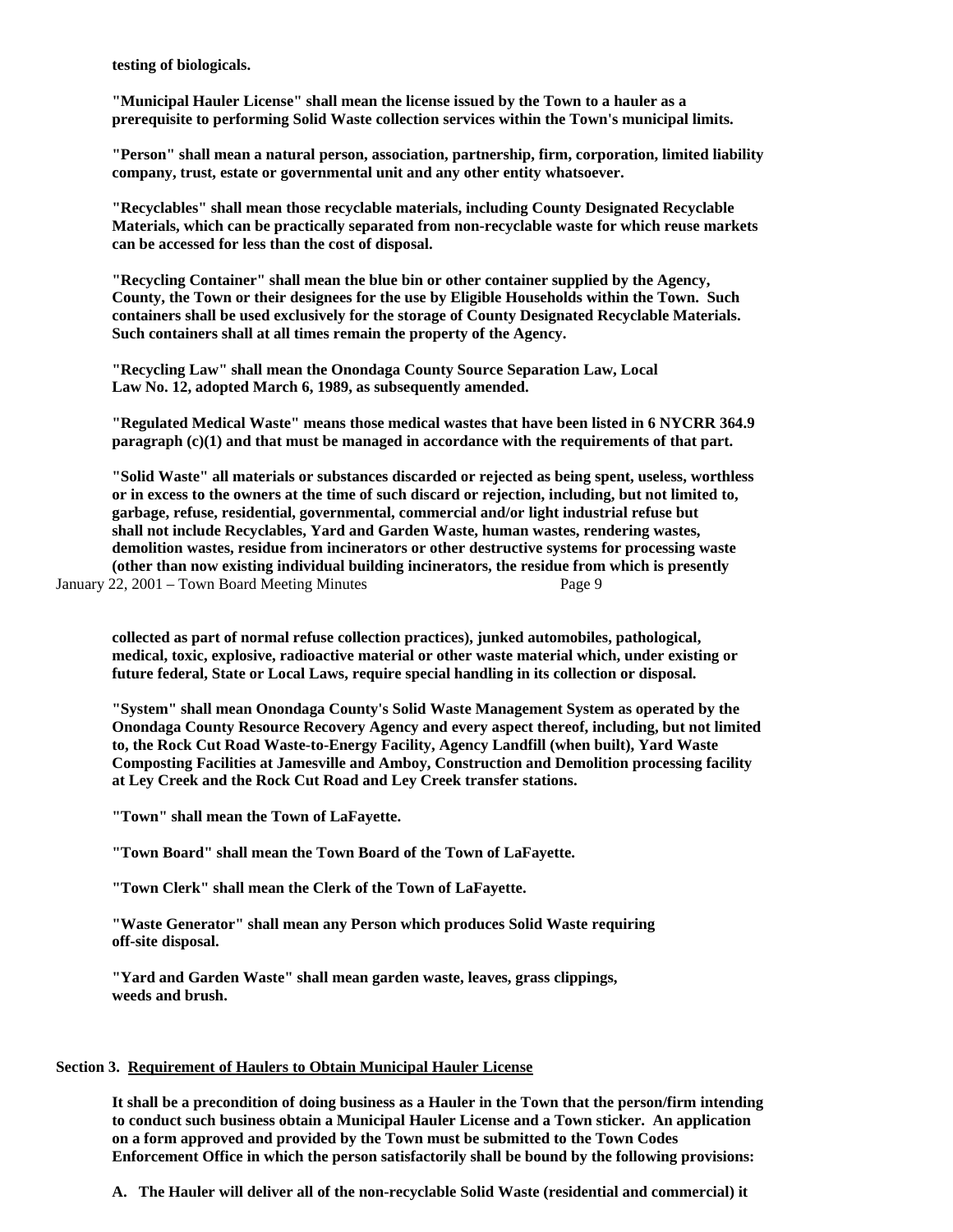**collects within the Town and destined for disposal in the State of New York to the Approved Disposal Site specified in Section 2 above. It shall be unlawful to unload or deposit any Solid Waste hauled from any premises within the limits of the Town and destined for disposal in the State of New York at any place other than the Approved Disposal Site specified by the Town in Section 2 above. Any Hauler failing to dispose of said Solid Waste at the Approved Disposal Site so designated shall be subject to having its license revoked.** 

 **B. The Hauler will supply a plan of operation for collection and transportation and which provides for a Recycling Plan as required by Onondaga County Local Law No. 12 of 1989 as it applies to Haulers, which it shall adhere to and comply with. The Hauler shall agree to provide for the collection of County Designated Recyclables in every waste hauler disposal agreement, written or oral, as part of its standard service and to include the cost of such collection in its standard waste collection rates.** 

# **Section 4. Distinctive Municipal Sticker**

 **A. The Hauler shall attach a Municipal Sticker which must be visibly and securely affixed to the driver's side vent window or upper part of the driver's side of the windshield of each of the**  January 22, 2001 – Town Board Meeting Minutes Page 10

 **Hauler vehicles in operation.** 

 **B. No Hauler shall (1) duplicate or imitate a Municipal Sticker or (2) sell or transfer in any manner a Municipal Sticker.** 

### **Section 5. Duration of Municipal Hauler License**

 **Municipal Hauler Licenses issued pursuant to this Local Law shall be effective for an annual term from January 1 through December 31 (one calendar year).** 

**Section 6. Revocation of Municipal Hauler License.**

 **The Town shall have the right to cancel any existing Municipal Hauler License upon thirty (30) days written notice to the Hauler if the Town shall enact legislation establishing a new system for collection of Solid Waste in the Town that is inconsistent with the continuation of said license. The Town shall revoke a Municipal Hauler License upon the happening of any or a combination of the following:** 

> **Failure of the Hauler to comply with any provision of Section 3 or Section 4 of this Local Law. Prior to any such revocation, the Hauler shall be notified by the Town of an opportunity for a hearing in the matter, which hearing shall be held not less than five days after the Hauler is notified in writing by the Town of the pending license revocation and the charges against it. All hearings shall be on a date and time and at a place determined by the Town. The hearing shall be informal and held before the Town Supervisor or his/her designee. Compliance with technical rules of evidence shall not be required, and the decision of the Town Supervisor or his/her designee shall be final.**

### **Section 7. Recycling Plan.**

 **The Town hereby adopts as its Source Separation Legislation, required pursuant to the General Municipal Law, Section 120-aa, the Onondaga County Source Separation Law (i.e. Local Law No. 12 of 1989) as adopted by the Onondaga County Legislature and subsequently amended under its terms.** 

- **A. No Hauler shall dispose of County Designated Recyclable Materials picked up in our Town as Solid Waste nor shall any Hauler accept County Designated Recyclable Materials for disposal as Solid Waste.**
- **B. Recycling Containers shall at all times remain the property of the Agency or Town, as the case may be, and are provided for the use and convenience of Eligible Households in complying with this Local Law. No Hauler shall:**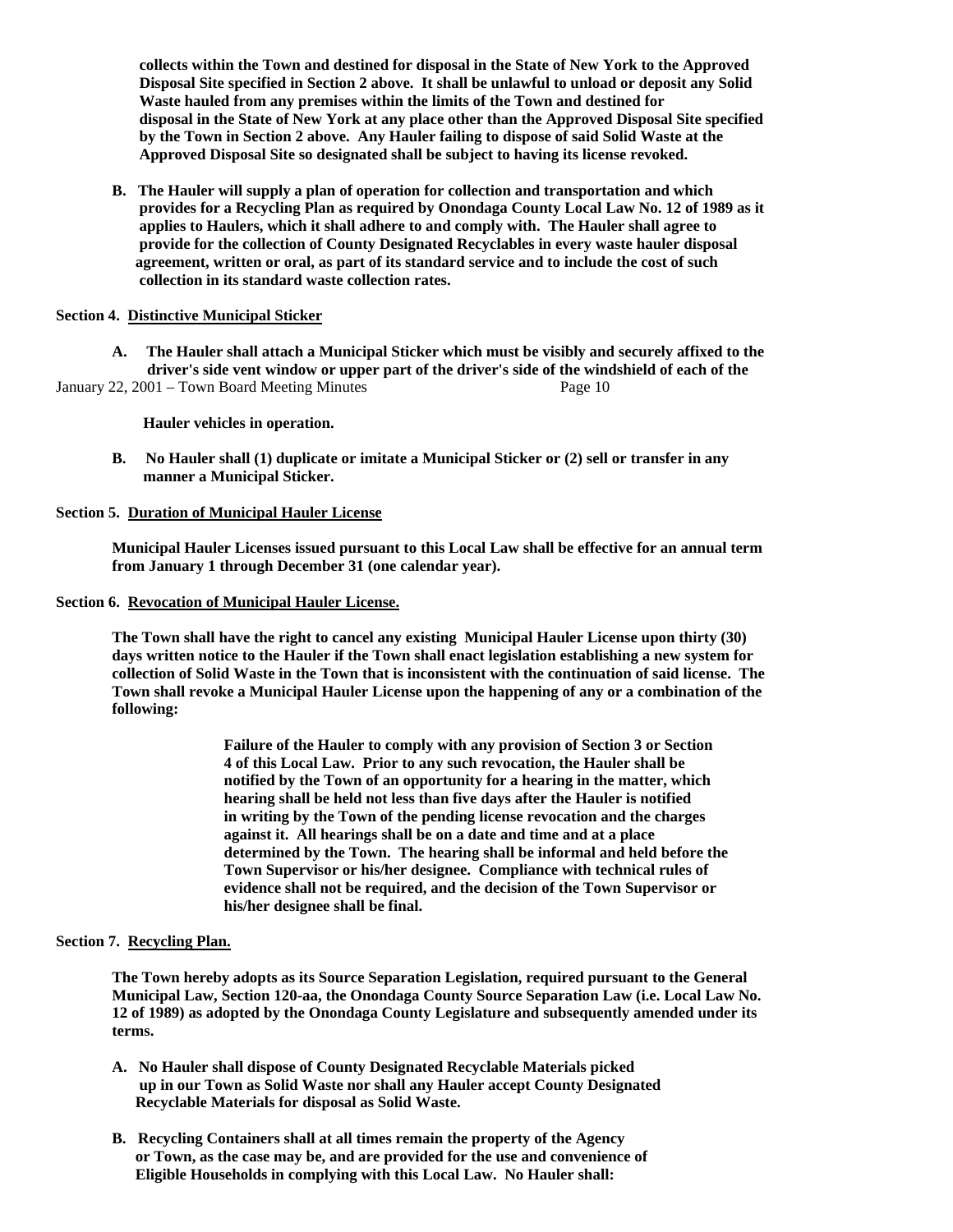# **(1) Remove a Recycling Container from the Town;**

# **(2) Willfully destroy a Recycling Container;**

**(3) Dispose of a Recycling Container other than by returning such container to the Town at a designated location; or** 

January 22, 2001 – Town Board Meeting Minutes Page 11

**(4) Use a Recycling Container for other than the temporary storage of County Designated Recyclable Materials.** 

#### **Section 8. Imposition of Fees**

 **The Town Board, may by resolution, designate and impose such other fees as it deems reasonable and appropriate in relation to the collection and disposal of any Solid Waste. After any such fees are imposed, the manner of implementation and collection shall be by regulation of the Town Board or its designee not inconsistent with the terms of the resolution imposing such fees. The Town Board by resolution also from time to time establish fees to defray expenses in connection with the fee for the Municipal Hauler License and administration of this Local Law. Fees shall be paid by the applicant at the time of application.** 

#### **Section 9. No Sunday Collection.**

 **Haulers shall not collect Solid Waste in the Town on Sundays, Thanksgiving or Christmas.** 

# **Section 10. Insurance - Indemnity/Hold Harmless.**

- **A. In consideration of the Town issuing a Municipal Hauler License to an applicant, the applicant shall agree, upon the issuance of such License to the applicant, that the applicant shall indemnify, hold harmless and defend the Town and its officers and employees from and against any and all claims, demands, losses, damages, costs, payments, actions, recoveries, judgments and expenses of every kind, nature and description, including without limitation all engineers' and attorneys' fees, fines, penalties and clean-up costs resulting from any such claim, etc., arising out of or connected in any way with the applicant's acting as a Hauler or the applicant's involvement or participation in the collection, distribution or transportation of Solid Waste.**
- **B. The Hauler, as a condition of obtaining a Municipal Hauler License, shall provide and maintain the following insurance coverages at limits to be set from time to time by resolution of the Town of LaFayette Town Board:** 
	- **(1) Public liability (CGL) including contractual coverage;**
	- **(2) Automobile liability coverage for all owned, hired and non-owned vehicles; and**
	- **(3) Worker's Compensation coverage.**
- **C. The public liability policy aforementioned shall name the Town of LaFayette as an additional insured.**
- **D. Each policy of insurance shall be endorsed to contain the following language:**

 **"The Town will be given 30 days prior written notification of any cancellation, non-renewal or modification of this policy which reduces coverage or limits at the following address: Town Clerk, Town of LaFayette, 2577 Route 11, P. O. Box 193, LaFayette, New York 13084."** 

 **E. Prior to the issuance of any Municipal Hauler License, the Hauler must**  January 22, 2001 – Town Board Meeting Minutes Page 12

> **provide to the Town Codes Office proof of insurance coverage in a form to be determined from time to time by resolution of the Town Board.**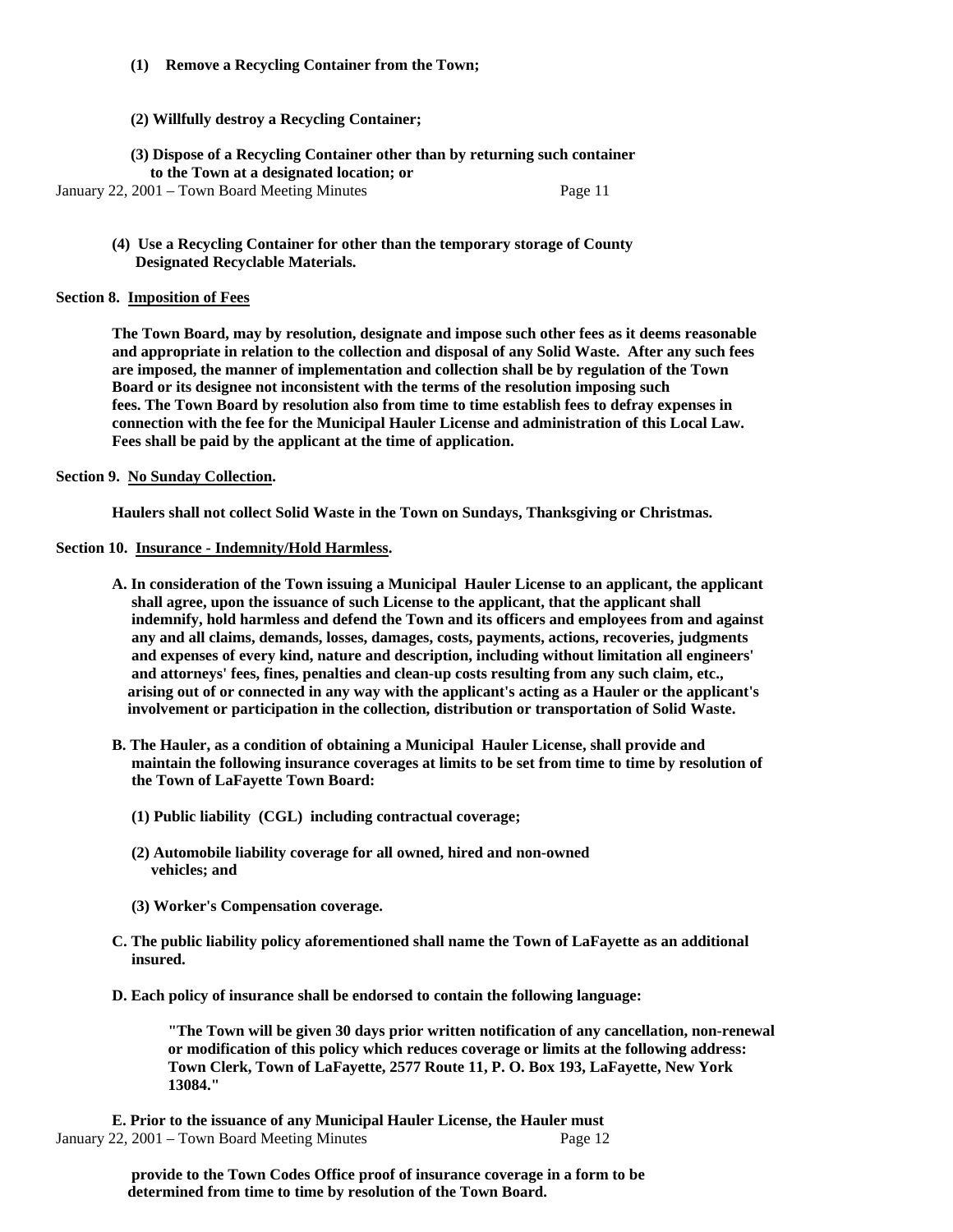#### **Section 11. Hours of Operation.**

 **Haulers shall not operate earlier than 5:00 a.m., nor later than 9:00 p.m.** 

# **Section 12. Removal of Uncollected Waste**

 **Where certain Solid Waste, Recyclables and/or other Waste Materials were not collected because those materials were not placed or prepared by the Waste Generator in accordance with the provisions of this Local Law, the Person who placed such materials for collection and the owner of the property adjoining the curb where such Waste Materials were placed shall remove those wastes from the location as soon as possible after the Hauler has refused collection and, in any event, by 6:00 p.m. on the designated collection day.** 

# **Section 13. Restrictions on Use of Vehicles and Handling of Waste**

 **The collection, removal, and carrying of Solid Waste, Recyclables and/or material, and the transportation of Solid Waste, paper, and Recyclables on any highway, street, alley, or lane of the Town must be done in covered vehicles. No Hauler shall throw or scatter or cause to be scattered or deposited or to escape from the vehicle any Solid Waste or Recyclables on the streets or public places.** 

#### **Section 14. Yard and Garden Waste Prohibited**

 **Yard and Garden Waste may not be accepted for disposal at any Agency Facility but may be accepted for recycling at a yard waste composting facility of the Hauler's choice within the County or taken elsewhere.** 

#### **Section 15. Dumping/Draining Leachate Prohibited**

 **Except as specifically permitted in this Local Law, no Hauler shall deposit or cause to be deposited or stored for more than one (1) day upon any property any Solid Waste and/or Recyclables, and dumping thereof is hereby prohibited. No leachate or other obnoxious or contaminating substance shall be allowed to drain from any Hauler vehicle on the public streets.** 

### **Section 16. Accumulation/Storage of Solid Waste on Private Property**

 **No Hauler shall suffer or permit Solid Waste to accumulate or remain upon private premises including extended storage in Hauler vehicles owned or operated by that Hauler so that the same shall emit odors or become offensive or dangerous to the public health or to any person or property.** 

#### **Section 17. Outdoor Burning**

 **No Hauler shall bury or burn any Solid Waste and/or Recyclables or cause to be buried or burned any Solid Waste and/or Recyclables, papers, trash, Hazardous Waste and/or materials within the limits of the Town, unless authorized to do so in writing by the Town Board.** 

January 22, 2001 – Town Board Meeting Minutes Page 13

### **Section 18. Special Events**

 **This Local Law shall also apply to all special events held in the Town. The sponsor of said events shall be responsible for sorting all Solid Waste materials into appropriate containers or bags and making all arrangements for pickup and disposal of all Solid Waste materials. The Hauler may charge a fee to be determined by the Town Board for such pickups and disposal.** 

#### **Section 19. Penalties and Remedies for Violation.**

 **A. In addition to any revocation of the Municipal Hauler's License pursuant to Section No. 3 of this Local Law, each day's violation or failure to comply with the provisions of this Local Law shall be considered a new and separate offense, and subject to the penalties set forth in Section**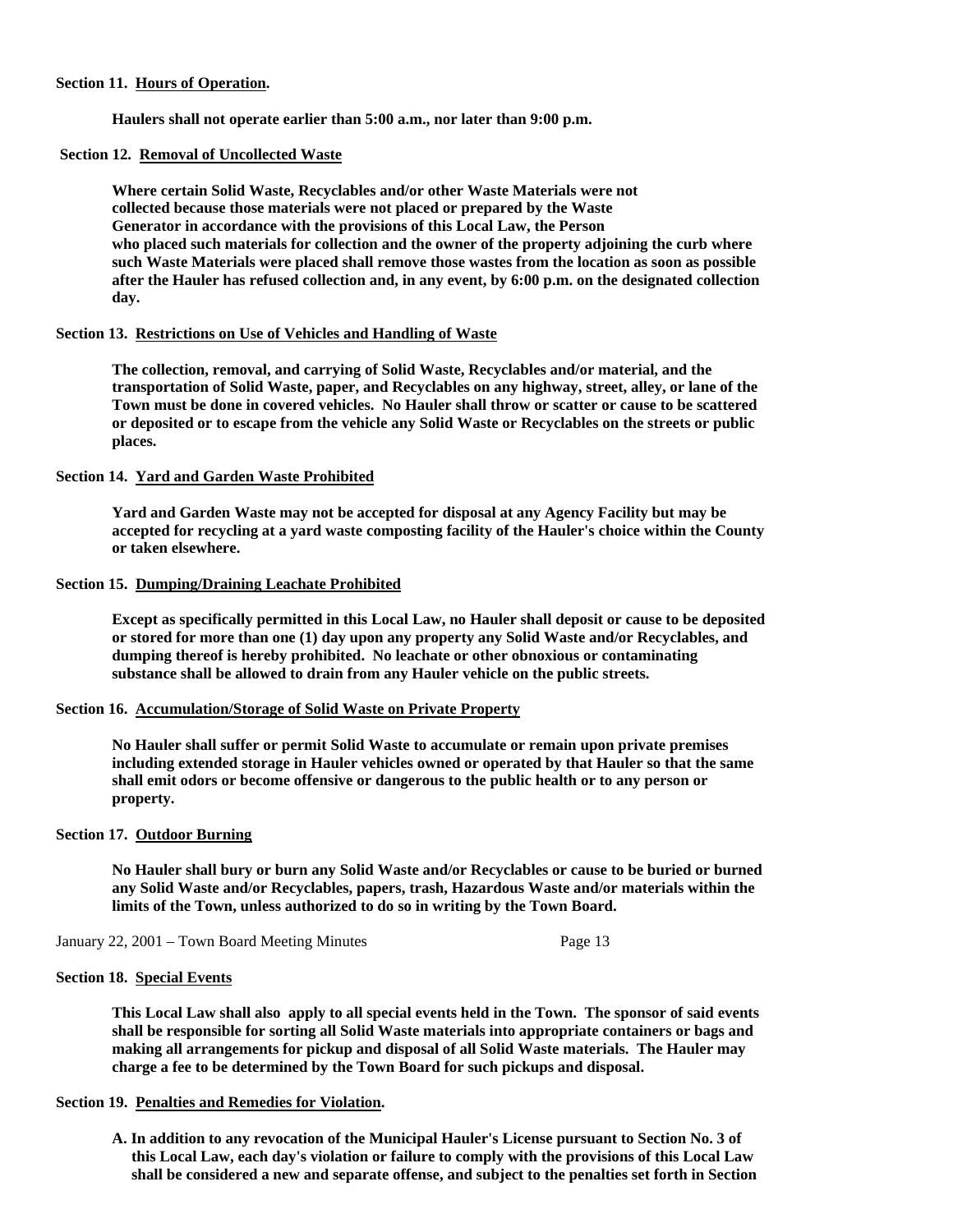- **B. In addition to the above-provided penalties and revocations, or in lieu thereof, the Town Board may also institute and maintain an action or proceeding in the name of the Town in a court of competent jurisdiction to compel compliance with or to restrain by temporary restraining order, preliminary and/or permanent injunction any violation of this Local Law.**
- **C. This Local Law shall be enforced by the Town Code Enforcement Officer, Town Building Inspector, Town Fire Inspector, Superintendent of Highways, Onondaga County Sheriff's Department, New York State Police, Department of Environmental Conservation Officers and all Local Law enforcement agencies.**

#### **Section 20. Penalties**

 **The failure of a Hauler to comply with the provisions of this Local Law shall be considered a violation subject to the following specified fines for each offense pursuant to Section 80.05 (4) of the Penal Law as well as for corporate officers, directors and officials except for corporations in their corporate capacity which shall be fined pursuant to Section 80.10 of the Penal Law. Each day's violation shall be considered a new and separate offense subject to a separate penalty as fixed below. Any fines collected under this Local Law shall inure to the Town and shall be deposited in the Town General Fund to use as it deems appropriate.** 

| <b>Section</b> | <b>Violation</b>                                                                   |         | <b>Fine</b>              |
|----------------|------------------------------------------------------------------------------------|---------|--------------------------|
| 3              | <b>Failure to obtain a Municipal</b>                                               |         |                          |
|                | <b>Hauler License.</b>                                                             |         | \$250.00                 |
| 3              | <b>Failure to deliver all Solid Waste</b>                                          |         |                          |
|                | collected within the Town and                                                      |         |                          |
|                | destined for disposal within New                                                   |         |                          |
|                | <b>York State to the Town Approved</b>                                             |         |                          |
|                | <b>Disposal Site.</b>                                                              |         | \$250.00 plus revocation |
| 4a             | <b>Failure to attach a Municipal</b>                                               |         |                          |
|                | <b>Sticker to the Hauler vehicle.</b>                                              |         | \$250.00                 |
| 4b             | Duplication or imitating the                                                       |         |                          |
|                | <b>Municipal Sticker or engaging in</b>                                            |         |                          |
|                | January 22, 2001 - Town Board Meeting Minutes                                      | Page 14 |                          |
|                | the selling of the Municipal Sticker.                                              |         | <b>Revocation</b>        |
| 7а             | <b>Accepting and/or Disposing of County</b>                                        |         |                          |
|                | <b>Designated Recyclable Materials as</b>                                          |         |                          |
|                | <b>Solid Waste.</b>                                                                |         | \$200.00                 |
| 7 <sub>b</sub> | Removing, destroying or disposing of                                               |         |                          |
|                | a Recycling Container or using same for                                            |         |                          |
|                | other than storage of a County                                                     |         |                          |
|                | <b>Designated Recyclable.</b>                                                      |         | \$150.00                 |
| 9              |                                                                                    |         |                          |
|                | <b>Engaging in the collection of Solid Waste</b><br>and/or Recyclables on Sundays, |         |                          |
|                | <b>Thanksgiving or Christmas.</b>                                                  |         | \$50.00                  |
|                |                                                                                    |         |                          |
| 10d            | Failure to notify the Town, 30 days prior                                          |         |                          |
|                | written notice of any cancellation, non-                                           |         |                          |
|                | renewal or modification of required                                                |         |                          |
|                | insurance policy.                                                                  |         | \$50.00                  |
| 11             | Failure to comply with the                                                         |         |                          |
|                | designated hours of operation.                                                     |         | \$200.00                 |

 **20.**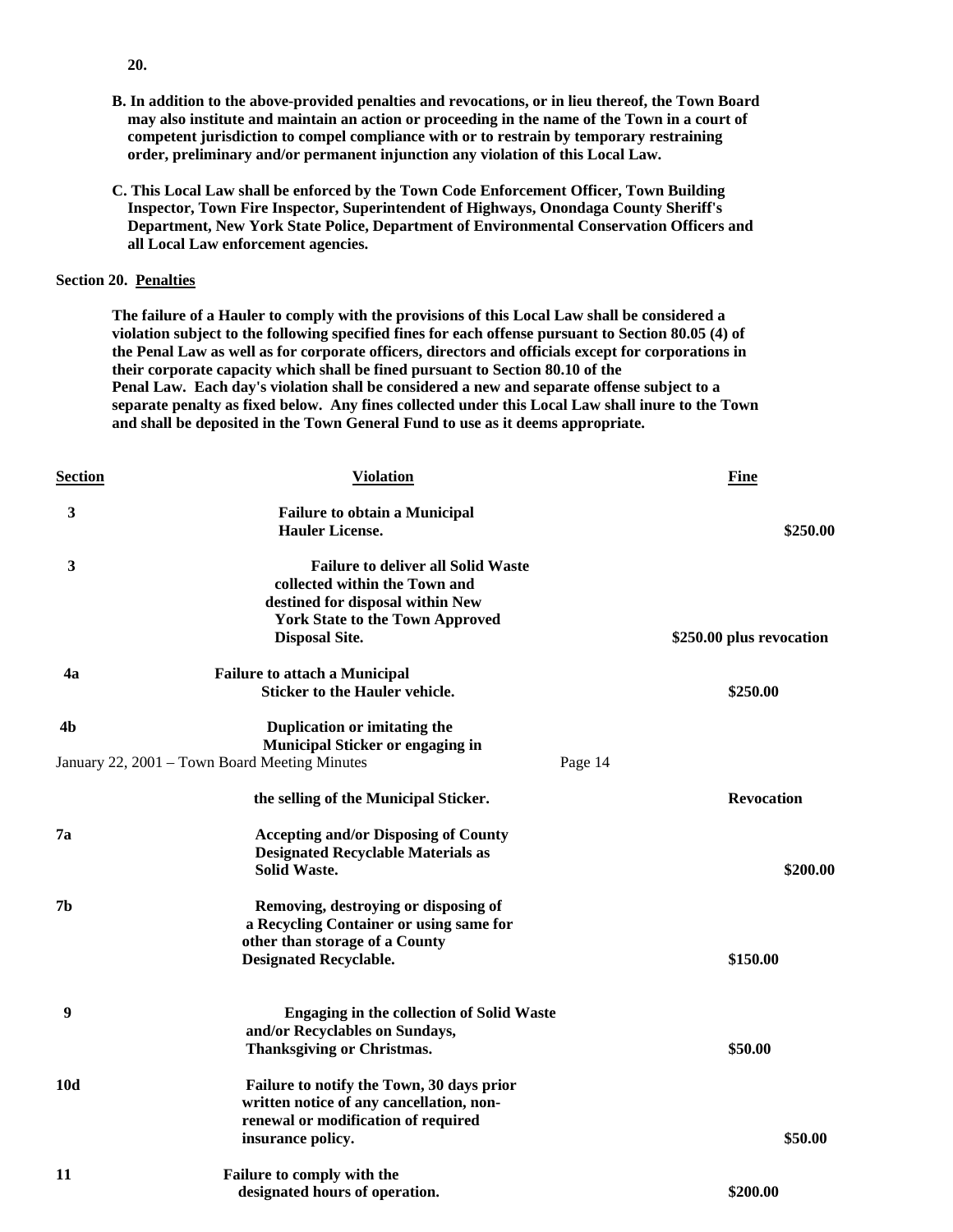| 12 | <b>Failure to remove uncollected Solid</b>    |         |          |          |
|----|-----------------------------------------------|---------|----------|----------|
|    | Waste improperly set out for disposal.        |         | \$100.00 |          |
| 13 | Throwing, scattering or allowing deposit      |         |          |          |
|    | of any Solid Waste and/or County              |         |          |          |
|    | <b>Designated Recyclables or other waste</b>  |         |          |          |
|    | upon the streets.                             |         | \$100.00 |          |
| 14 | Engaging in the collection of                 |         |          |          |
|    | <b>Solid Waste and/or County Designated</b>   |         |          |          |
|    | Recyclables in a non-covered vehicle.         |         | \$100.00 |          |
| 15 | Dumping or depositing any Solid               |         |          |          |
|    | <b>Waste and/or Recyclables</b>               |         |          |          |
|    | material upon any property.                   |         |          |          |
|    | <b>Draining Leachate from hauler</b>          |         |          |          |
|    | vehicle.                                      |         |          | \$100.00 |
|    |                                               |         |          |          |
| 16 | <b>Allowing Solid Waste or other</b>          |         |          |          |
|    | waste material and Recyclables                |         |          |          |
|    | to accumulate upon any property               |         |          |          |
|    | so that it becomes obnoxious,                 |         |          |          |
|    | unsightly or offensive.                       |         | \$250.00 |          |
|    |                                               |         |          |          |
| 17 | Any Hauler engaging in the burial or          |         |          |          |
|    | private burning of Solid Waste and/or         |         |          |          |
|    | Recyclables, papers, trash, Hazardous         |         |          |          |
|    | January 22, 2001 – Town Board Meeting Minutes | Page 15 |          |          |
|    | <b>Waste and/or materials</b>                 |         |          |          |
|    | Within the limits of the Town.                |         | \$250.00 |          |

#### **Section 21. Severability.**

 **If any paragraph, section, sentence or portion of a sentence of this Local Law shall be found and determined to be invalid, unlawful and/or unconstitutional, such determination shall not invalidate or void any other paragraph, section, sentence or portion thereof, and such other parts thereof shall remain in full force and effect unless and until legally revoked, modified and/or amended.** 

**Section 22. Revocation of Prior Local Laws Regulating Collection, Removal and Disposal of Solid Waste in the Town.**

> **In 1990, the Town of LaFayette enacted Local Law No. 2-1990 and in 1992, the Town of LaFayette also enacted Local Law No. 2-1992 regulating collection, removal and disposal of Solid Waste in the Town of LaFayette. Those Local Laws are repealed in their entirety and replaced and superceded by this Local Law, effective upon the effective date of this enactment.**

# **Section 23. Effective Date.**

 **This Local Law shall take effect immediately upon its filing with the New York Secretary of State.** 

#### **; and it is further**

 **RESOLVED AND DETERMINED, that the attached Exhibit "A" entitled "Purposes of Local Law 1-2001 is hereby approved and adopted by the Board; and it is further** 

### **RESOLVED AND DETERMINED, that the attached forms entitled:**

 **1. "Town of LaFayette Waste Hauler License Application";**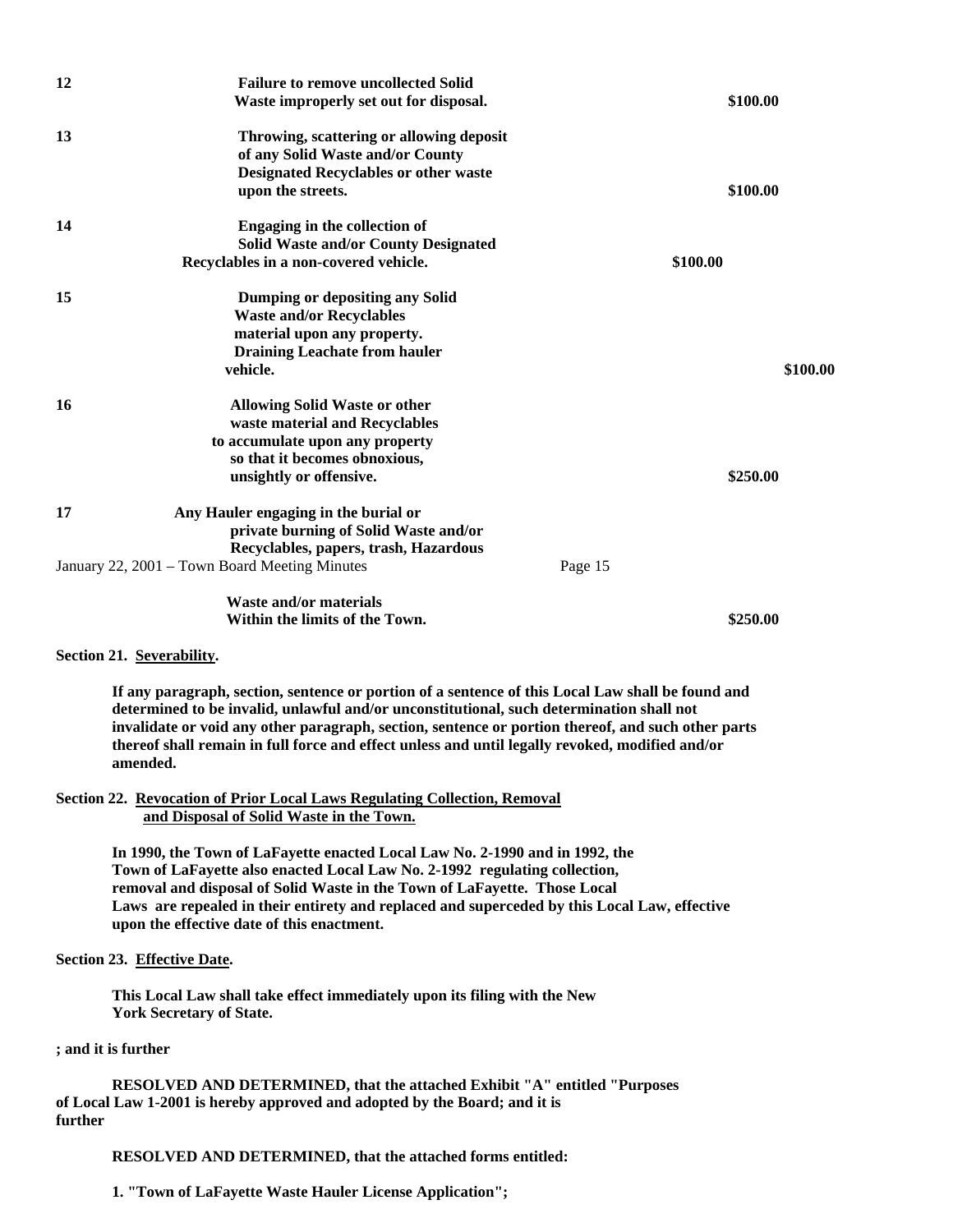- **2. Attachment "A" which is a form for the description of the Applicant's plan of operation for collection and portation of solid waste and recycling;**
- **3. Attachment "B" which is a schedule of insurance; and**
- **4. Attachment "C" which is a list of vehicles. are hereby approved and adopted for use in administering this Local Law; and it is further**

 **RESOLVED AND DETERMINED, that the administrative fee described in Local Law No. 1 - 2001 shall be \$100.00 effective as of the date of this Resolution; and it is further** 

 **RESOLVED AND DETERMINED, that the limits of liability required in accordance with Local Law No. 1 of 2001 shall be as follows:** 

 **Public Liability: \$1,000,000.00 Single Limit Automobile Liability: \$1,000,000.00 Single Limit**  January 22, 2001 – Town Board Meeting Minutes Page 16

 **and it is further;** 

 **RESOLVED, that the Supervisor be and he hereby is authorized to sign Indemnity Agreements with OCRRA and Onondaga County, whereby OCRRA and the County agree to indemnify the Town against any claims or actions relating to the enactment of this local law.** 

 **The question of the foregoing Resolution was duly put to a vote and, upon roll call, the vote was as follows:** 

| <b>Gregory Scammell</b> | <b>Supervisor</b> | Voted | Yes        |
|-------------------------|-------------------|-------|------------|
| <b>Norman Paul</b>      | Councilor         | Voted | <b>Yes</b> |
| Thomas V. Dadey, Jr.    | <b>Councilor</b>  | Voted | <b>Yes</b> |
| David Knapp             | <b>Councilor</b>  | Voted | <b>Yes</b> |

**The foregoing Resolution was thereupon declared duly adopted.** 

**DATED: January 22, 2001** 

### **TOWN BOARD RESOLUTION January 22, 2001**

**Councilor Dadey, Jr. introduced proposed Local Law No. 2-2001, to provide for an increase in the partial real property tax exemption for persons with disabilities whose incomes are limited by reason of such disabilities in the Town of LaFayette, and made the following motion, which was seconded by Councilor Knapp:** 

**WHEREAS, no other agency has the legal authority or jurisdiction to approve or directly undertake the enactment of a local law in the Town of LaFayette, such that there are no other involved agencies within the meaning of the New York State Environmental Quality Review Act (SEQR) with respect to the proposed enactment of said Local Law, with the result that the Town Board shall act as lead agency in this matter; and** 

**WHEREAS, the enactment of said proposed Local Law is a Type II action for purposes of environmental review under SEQR; and** 

**NOW, THEREFORE, it is** 

**RESOLVED AND DETERMINED, that the enactment of proposed Local Law No. 2-2001 is a Type II action and will have no significant effect on the environment; and it is further** 

**RESOLVED, that the Town Board conduct a public hearing as to the enactment of proposed Local law No. 2- 2001 at the Town Hall located at 2577 Route 11 in the Town of LaFayette on February 12, 2001 at 7:00 p.m., or as soon thereafter as the matter can be heard, at which time all persons interested in the subject shall be heard.** 

**The question of the adoption of the foregoing resolution was duly put to a vote and upon roll call, the vote was** 

**as follows:**  Gregory J. Scammell Supervisor Voted Yes **Norman Paul Councilor Voted Yes Thomas V. Dadey, Jr. Councilor Voted Ves David Knapp Councilor Voted Yes The foregoing resolution was thereupon declared duly adopted. DATED: January 22, 2001**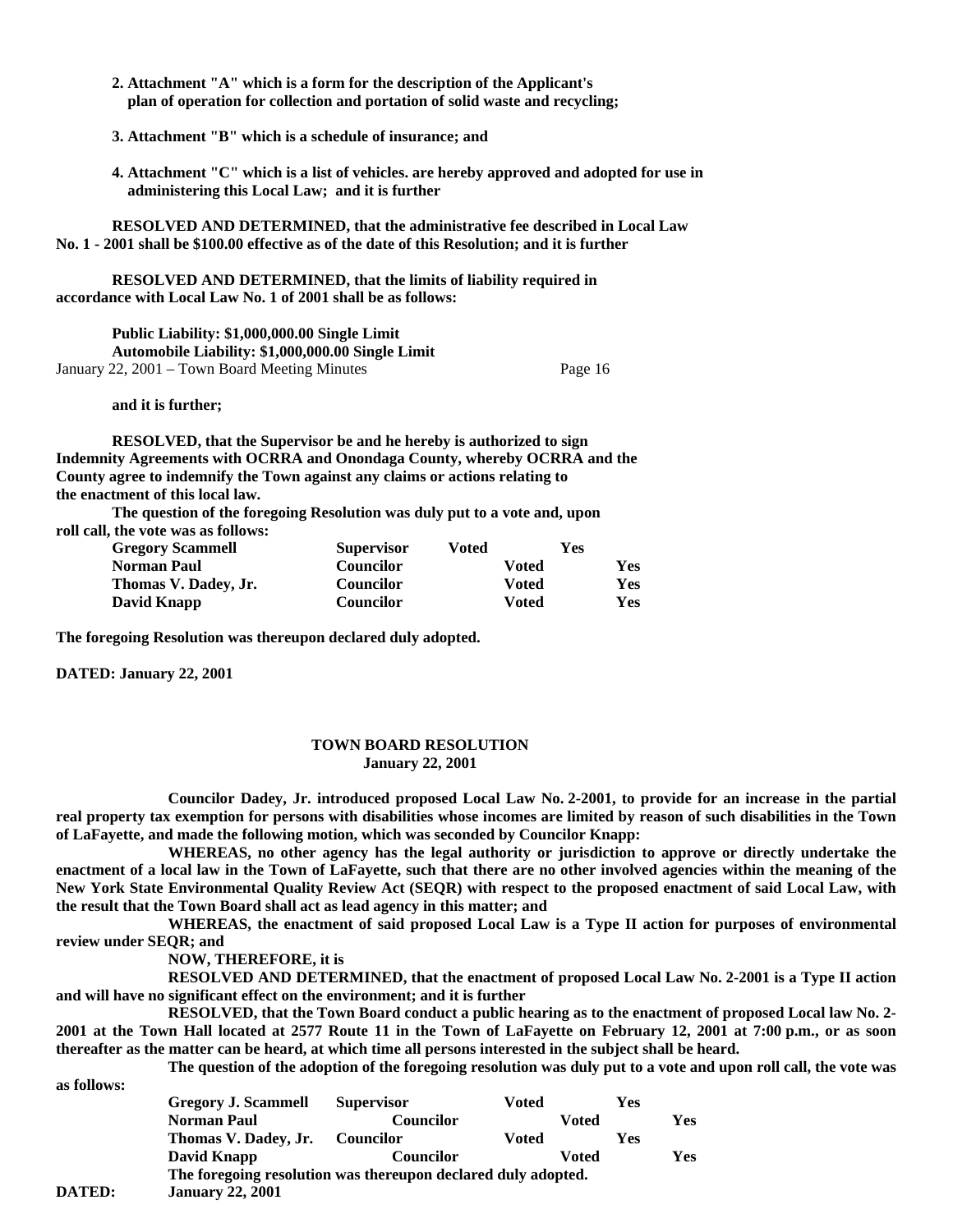January 22, 2001 – Town Board Meeting Minutes Page 17

**Town of LaFayette**

**Local Law No. 2 of the year 2001**

**A local law Amending Local Law 1-1999 to provide for an increase in the Partial Real Property Tax Exemption for Persons with Disabilities Whose Incomes are Limited by Reason of Such Disabilities. Be it enacted by the Town Board of the Town of LaFayette as follows:**

### **TOWN OF LAFAYETTE**

# **LOCAL LAW NO. 2-2001**

 **A Local Law Amending Local Law 1-1999 to Provide for an Increase in the Partial Real Property Tax Exemption for Persons with Disabilities Whose Incomes are Limited by Reason of Such Disabilities.**

**Be it enacted by the Board of Trustees of the Town of LaFayette, as follows:** 

**Section 1. New York Real Property Tax Law Section 459-c authorizes municipalities to provide a partial real property tax exemption for real property owned by persons with disabilities whose incomes are limited by reason of such disabilities.** 

**Section 2. New York Real Property Tax Law Section 459-c has been amended to authorize municipalities to increase the maximum income eligibility levels for the exemption for persons with disabilities from its current level to \$28,900.00 in accordance with the following schedule:** 

| <b>EXEMPTION</b> | <b>INCOME LIMITS</b> |
|------------------|----------------------|
| 50%              | \$20,500.00          |
| 45%              | \$21,500.00          |
| 40%              | \$22,500.00          |
| 35%              | \$23,500.00          |
| 30%              | \$24,400.00          |
| 25%              | \$25,300.00          |
| 20%              | \$26,200.00          |
| 15%              | \$27,100.00          |
| 10%              | \$28,000.00          |
| 5%               | \$28,900.00          |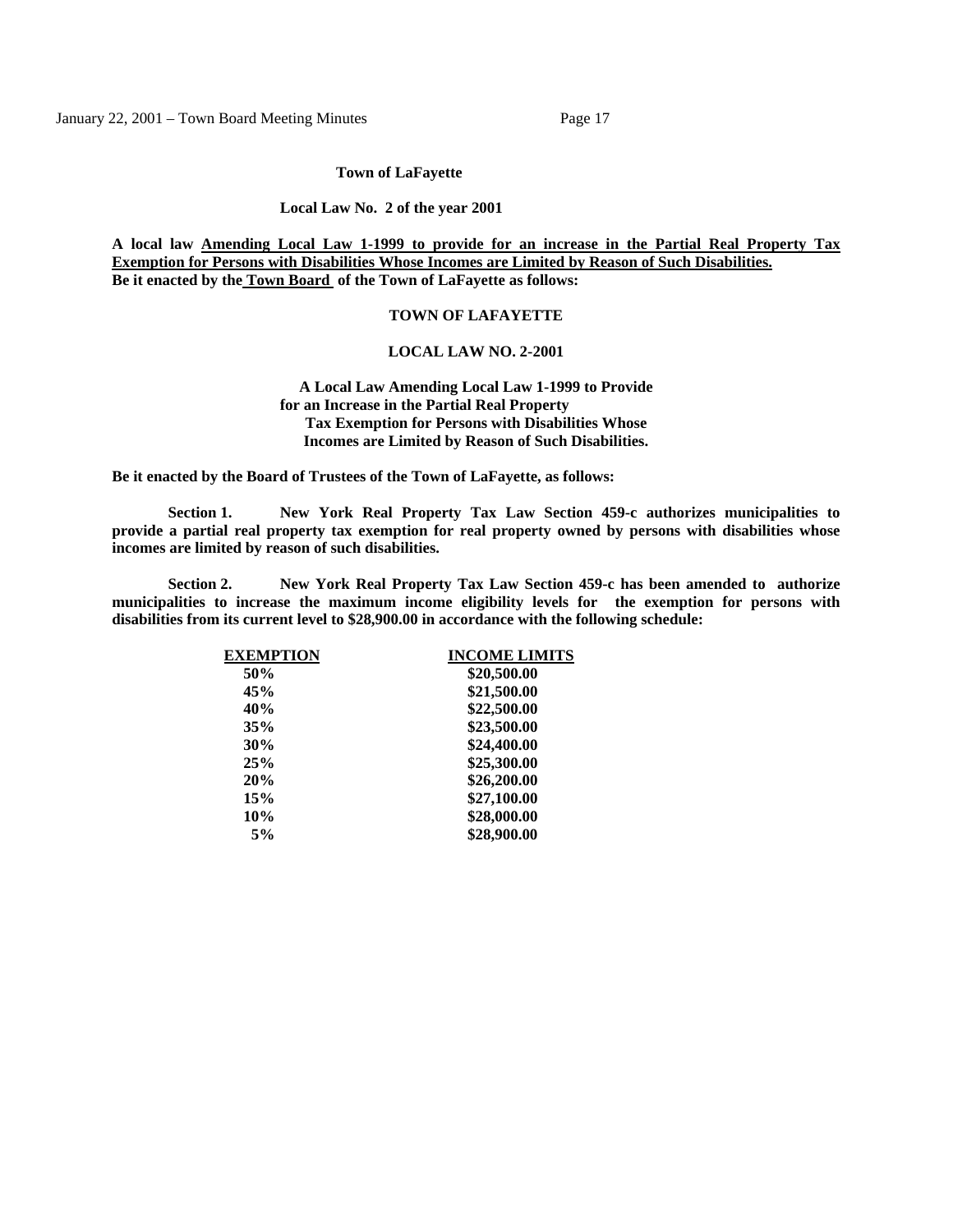**Section 3. Local Law 1 of 1999 is hereby amended to establish increased income eligibility levels for the exemption for persons with disabilities at the maximum amounts authorized by Real Property Tax Law, Section 459-c as described in Section 2 of this Local Law.** 

**Section 4. This Local Law shall take effect in accordance with Sections 20 and 21 of the Municipal Home Rule Law.** 

• Local Law No. 3-2001 – Sr. Citizen Exemption.

**Councilor Dadey, Jr. introduced proposed Local Law No. 3-2001, to provide for an increase in the partial exemption from real property taxation for real property owned by certain persons with limited income, who are 65 years of age and over in the Town of LaFayette, and made the following motion, which was seconded by Councilor Knapp:** 

**WHEREAS, no other agency has the legal authority or jurisdiction to approve or directly undertake the enactment of a local law in the Town of LaFayette, such that there are no other involved agencies within the meaning of the New York State Environmental Quality Review Act (SEQR) with respect to the proposed enactment of said Local Law, with the result that the Town Board shall act as lead agency in this matter; and** 

**WHEREAS, the enactment of said proposed Local Law is a Type II action for purposes of environmental review under SEQR; and** 

**NOW, THEREFORE, it is** 

**RESOLVED AND DETERMINED, that the enactment of proposed Local Law No. 3-2001 is a Type II action and will have no significant effect on the environment; and it is further** 

**RESOLVED, that the Town Board conduct a public hearing as to the enactment of proposed Local law No. 3- 2001 at the Town Hall located at 2577 Route 11 in the Town of LaFayette on February 12, 2001 at 7:00 p.m., or as soon thereafter as the matter can be heard, at which time all persons interested in the subject shall be heard.** 

**The question of the adoption of the foregoing resolution was duly put to a vote and upon roll call, the vote was** 

**as follows:** 

| <b>Gregory Scammell</b> | <b>Supervisor</b> | Voted        |     | Yes        |
|-------------------------|-------------------|--------------|-----|------------|
| <b>Norman Paul</b>      | <b>Councilor</b>  | Voted        |     | Yes        |
| Thomas V. Dadey, Jr.    | <b>Councilor</b>  | Voted        | Yes |            |
| David Knapp             | Councilor         | <b>Voted</b> |     | <b>Yes</b> |

**The foregoing resolution was thereupon declared duly adopted.** 

**DATED: January 22, 2001**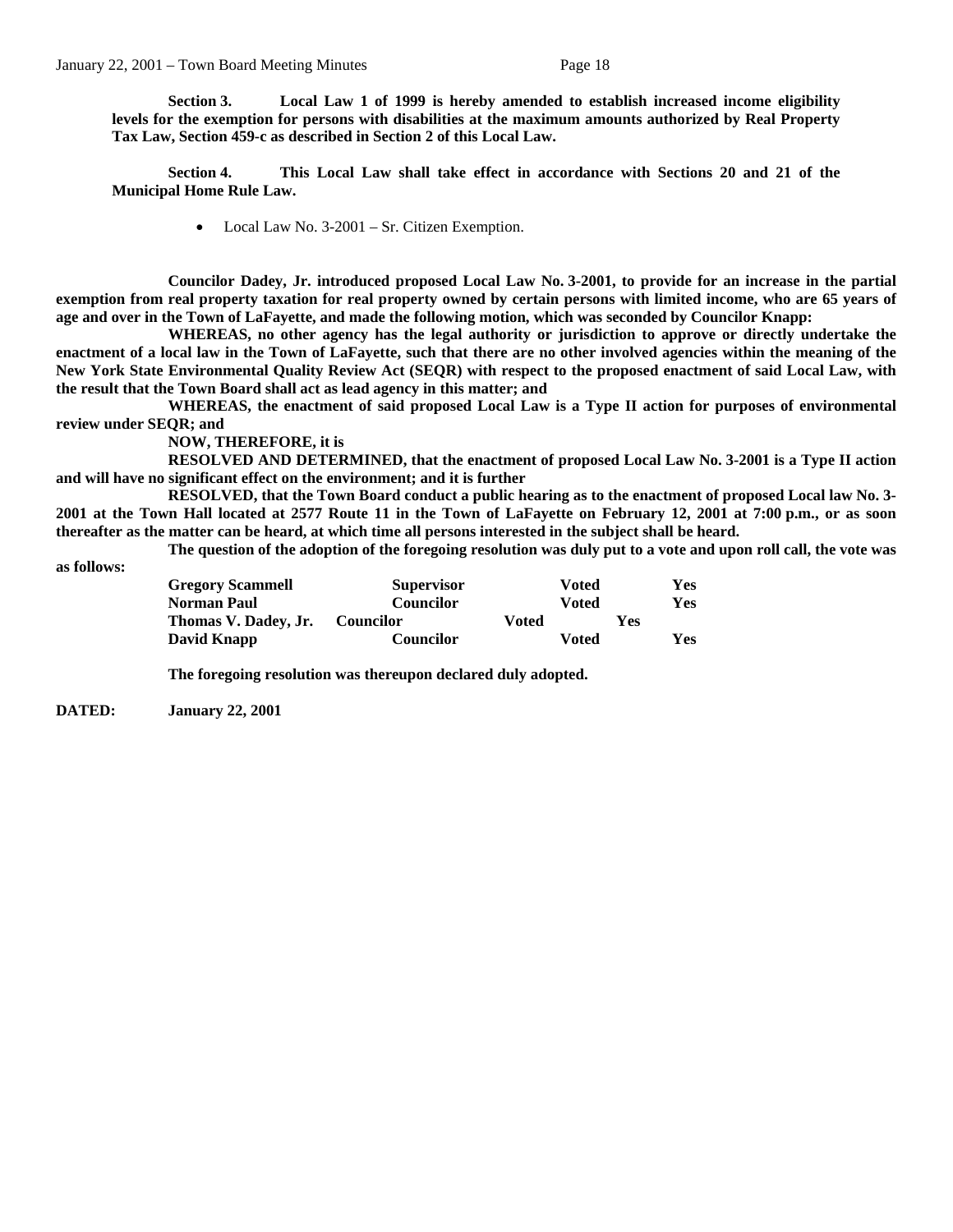# **TOWN OF LAFAYETTE**

### **PROPOSED LOCAL LAW NO. 3-2001**

### **A local law Authorizing an Exemption for Real Property Owned by Senior Citizens**

**Be it enacted by the Board of Trustees of the Town of LaFayette, as follows:** 

- **Section 1: Purpose: The purpose of this law is to adopt for the Town of LaFayette a comprehensive local law authorizing an exemption as provided for in §467 of the Real Property Tax Law (RPTL §467) with respect to the grant of a partial tax exemption for real property owned by persons aged sixty-five or older, and to repeal pre-existing local laws, resolutions, or ordinances governing this matter.**
- **Section 2: Definitions: The meanings of words as used in this law shall be the same as the meanings used in and provided for by RPTL §467.**

#### **Section 3: Exemption:**

- **(A.) Real property owned by persons aged sixty-five years or older, or real property owned by a husband and wife or siblings, one of whom is sixty five years or age or older, shall be partially exempt from taxation by the Town of LaFayette as determined from time to time by resolution adopted by the Town Board after a public hearing in accordance with RPTL §467.**
- **(B.) Except as specifically stated in this law and any resolution adopted in accordance with subsection A above, the eligibility and requirements for exemption shall be as set forth in RPTL §467.**
- **(C.)When title is vested in either a husband or wife, one of whom is sixty-five years of age or older, their combined income may not exceed the levels set forth in Section 4 of this article or those levels adopted by resolution in accordance with subsection A herein. Computation of income shall include social security and retirement benefits, interest, dividends, rental income, salary or earnings, and income from self-employment. Said computation shall not include gifts or inheritance.**
- **(D.) No person who otherwise qualifies for an exemption under RPTL §467 and this article shall be denied such exemption if during any year after the effective date of this subsection said person reaches age sixty-five after the taxable status date and prior to December 31 of the same year.**
- **Section 4: Schedule of Eligibility: Until such time as the Town Board adopts a resolution determining the amount of exemption pursuant to Section 3, subsection A of this law, real property owned by persons aged sixty-five years or older shall be granted a partial tax exemption according to the following schedule:**

January 22, 2001 – Town Board Meeting Minutes Page 20

| <b>Annual Income of Owner(s)</b> | Percentage of<br><b>Assessed Valuation</b> |
|----------------------------------|--------------------------------------------|
|                                  | <b>Exempted</b>                            |
| 50%                              | \$20,500.00                                |
| 45%                              | \$21,500.00                                |
| 40%                              | \$22,500.00                                |
| 35%                              | \$23,500.00                                |
| 30%                              | \$24,400.00                                |
| 25%                              | \$25,300,00                                |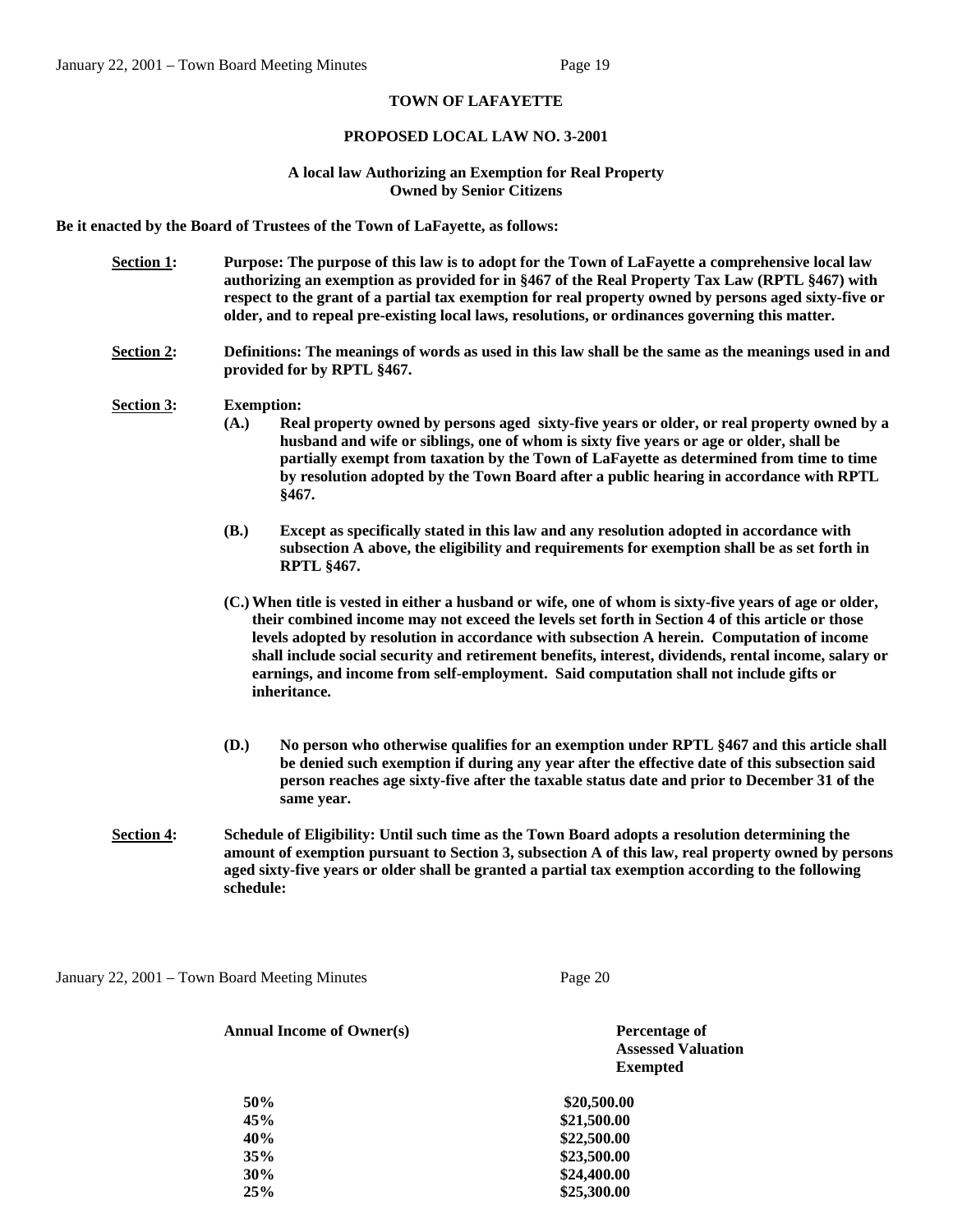| 20% | \$26,200.00 |
|-----|-------------|
| 15% | \$27,100.00 |
| 10% | \$28,000.00 |
| 5%  | \$28,900.00 |

**Section 5: Repealer: Town of LaFayette Local Law Nos. 2-1978, 1-1980, 2-1981, and 1-1984, together with the Resolution Increasing the Income Limitation Relative to Partial Exemption from Real Property Taxes for Persons 65 Years of Age or Over dated December 13, 1994 and the Ordinances Regarding Senior Citizen Tax Exemptions dated October 2, 1972 and October 10, 1966, as well as any further and additional laws, resolutions, and ordinances regarding senior citizen tax exemptions pursuant to RPTL §467 not specifically mentioned herein, are hereby repealed and shall have no further force or effect.** 

# **Section 6: Effective Date: This local law shall take effect upon filing with the New York Secretary of State**

5) Paine Weber merger.

Tom Chartrand tried to contact Dave in Albany. His assistant said they would send us a letter stating there is no consequence in us doing business with them due to the merger.

6) Apple Ridge assessment.

Kevin said John Langey and Mary talked and the proposal letter has been sent to the claimant and we are waiting to hear from them.

7) Rainbow (on hold).

Nothing new to report.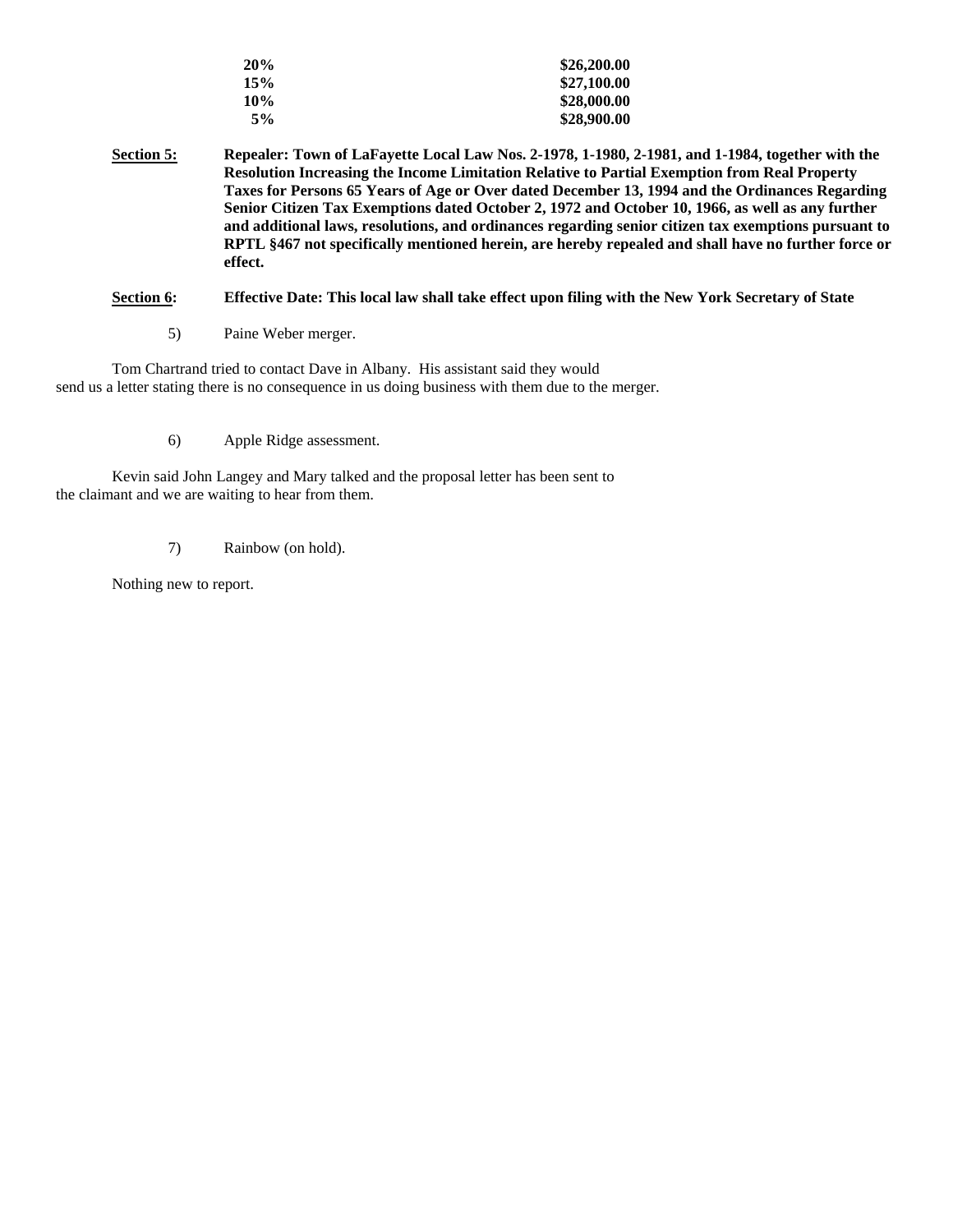January 22, 2001 – Town Board Meeting Minutes Page 21

8) Onondaga Nation Land Claim (pending).

Nothing new to report.

B. Other Active Projects.

1) LaFayette Community Council: Not-for-Profit 1<sup>st</sup> annual filing.

Nothing new to report.

2) 6475 Oschner Road: Affix demolition charges to tax bills.

Mary Jo said she has received receipts from certified mail sent. She said the costs are as follows:

| \$3,000               | Mike Cook for removal and leveling and seed.                                          |
|-----------------------|---------------------------------------------------------------------------------------|
| $$366.75$ Legal fees. |                                                                                       |
| \$4,678.66            | Highway Dept. – labor and equipment to haul debris from site.<br>414 yards fill dirt. |
| \$8,045.41            | Total                                                                                 |

Councilor Paul asked if someone wished to purchase this property, would the person have to wait for it to go to auction for back taxes or could they purchase it now?

 Kevin said they could purchase it now if they could figure out who to buy it from. We think the bank is in the foremost position. Right now it's all tied up with a bankruptcy. It would be difficult to figure out the title right now.

3) Justice Department audit procedure follow-up.

Councilor Knapp thinks this finally is taken care of. David Lamson does a quarterly audit of the Justice Department and he will be doing the report required. Starting with the January report for next month, he will be putting it together.

 Councilor Dadey, Jr. asked if the Town Board gets a voucher from him. Councilor Knapp said they pay him about \$15.00 an our for doing this. He is very reasonable. Supervisor Scammell asked if there is a name for the report. Councilor Knapp said it's the monthly audit report. Councilor Paul asked if he would be qualified to do the 990's. Supervisor Scammell said yes. Councilor Knapp said he does them for the LaFayette Fire Dept.

January 22, 2001 – Town Board Meeting Minutes Page 22

4) Annual IRS Requirements for LCC, LFD, and LPL.

Supervisor Scammell said he has not followed up on this yet but David Lamson could be one of the people to bid on this.

- 5) Town Newsletter.
	- Delivery options. (Bulk Mailing Update).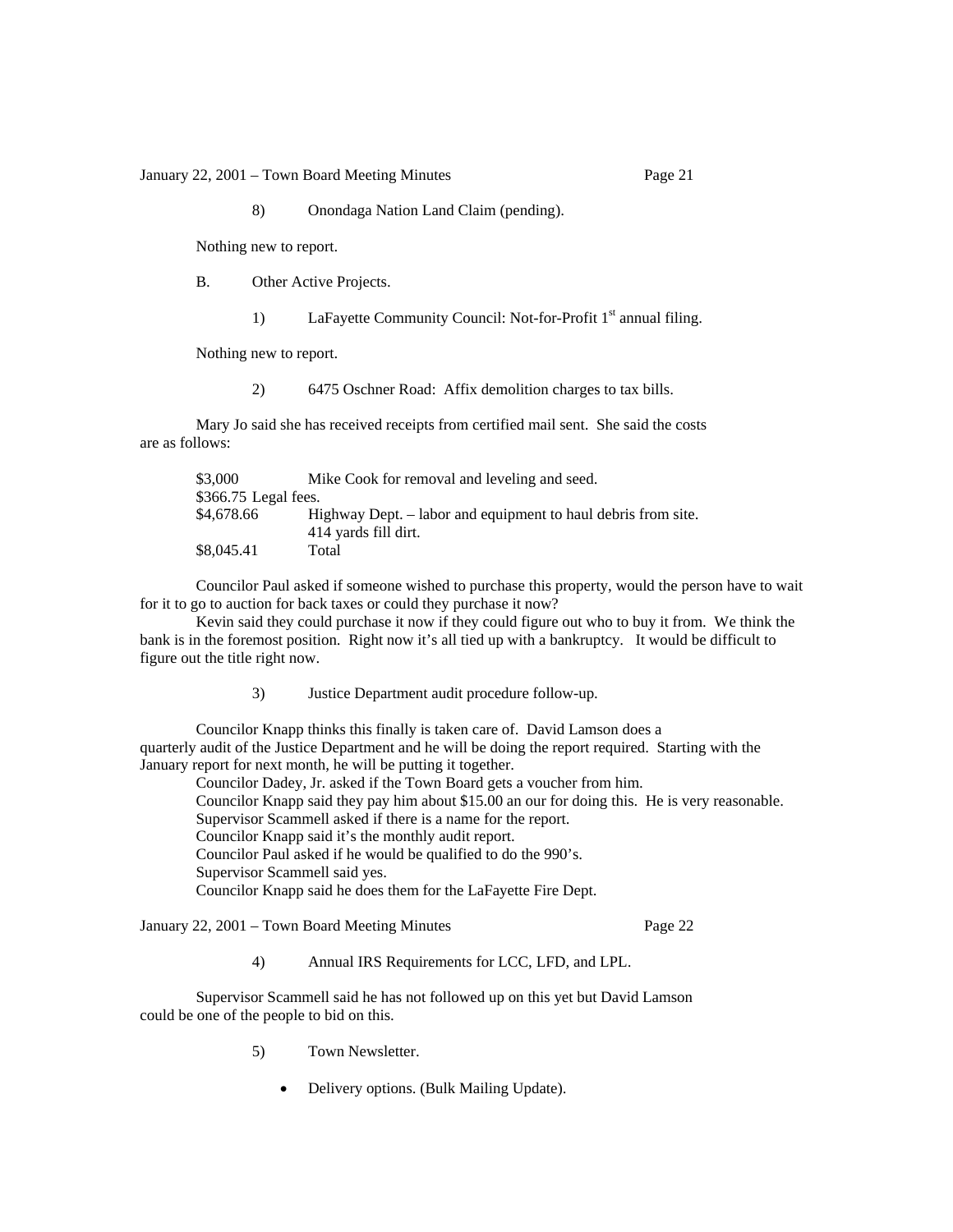Mary Jo advised the annual permit fee is \$125. The one time fee for the indicia is \$125.00. She received a total number of 1,528 from the Post Office for families in LaFayette as well as post office boxes. There are approximately 552 mailings for Jamesville and 177 for Tully. The total to mail the newsletter would be approximately \$386.17 a mailing. The bulk mailing permit could also be used for tax bills or any saturated mailing we are doing.

 Councilor Knapp said he checked with Sue Schoeck.. Her numbers were a little different. The postage would be the same and she would charge \$150 to separate the pieces and put labels on the Tully and Jamesville mailings.

**Councilor Dadey, Jr. moved and Councilor Knapp seconded the motion to authorize the Town Clerk to purchase the bulk mailing permit and indicia for one year for purposes of mailing tax bills, the newsletter and any other bulk mailing necessary. Motion passed unanimously.** 

 It was recommended for Mary Jo to apply for the non-profit status to see if we are eligible. This would make mailing costs less.

6) ATV school follow-up.

Mary Jo said the first class was cancelled. The instructor wouldn't certify anyone riding an ATV of a certain size according to their age. Most of the kids riding ATV's all have bigger machines than what the instructor required.

Capt. Bronstad said it's not a law but guidelines from the state and the teacher said he is going to adhere strictly to them. He is being unrealistic about it but it's his course. Officer Pittman has gone to a dealership in Cortland who says they will lend us the ATV's in return for advertising.

 Kevin said Webb Road is still a problem. He was going home the other night and someone was riding an unlit ATV coming at him and you could hardly see it in the driving snow.

 Councilor Knapp said there was a person in Tully injured on a snowmobile who is now paralyzed from the neck down.

8) Employee Handbook Update.

Mary Jo submitted an updated draft with a list of changes made.

January 22, 2001 – Town Board Meeting Minutes Page 23

 Kevin handed out a memo tonight responding to the questions asked at the last Town Board Meeting.

The Town Board will review the new draft for the next Meeting.

9) Advertising Pennywise/Scottsman.

 Mary Jo met with our Pennywise representative, Erin, who advised it would cost between \$100 and \$130 to advertise our notices in both papers. The Scottsman does not cover all 13084 zips and does not cover 13159 zips. The Pennywise does not cover 13078 zips.

It was decided to continue with the Post Standard and the Pennywise.

# 8. **NEW BUSINESS:**

A. Appoint Association of Towns Delegate.

 **Councilor's Dadey, Jr. moved and Knapp seconded the motion to appoint Mary Doster as the Association of Towns Delegate and Mary Jo Kelly as the Alternate and for the Delegate to support all the resolutions. Motion passed unanimously.** 

B. Other.

Councilor Paul said on the  $17<sup>th</sup>$ , he requested Mary Jo to contact Niagara Mohawk regarding a light out. In about 2 days the light was fixed. Two days later another light was burned out, Mary Jo